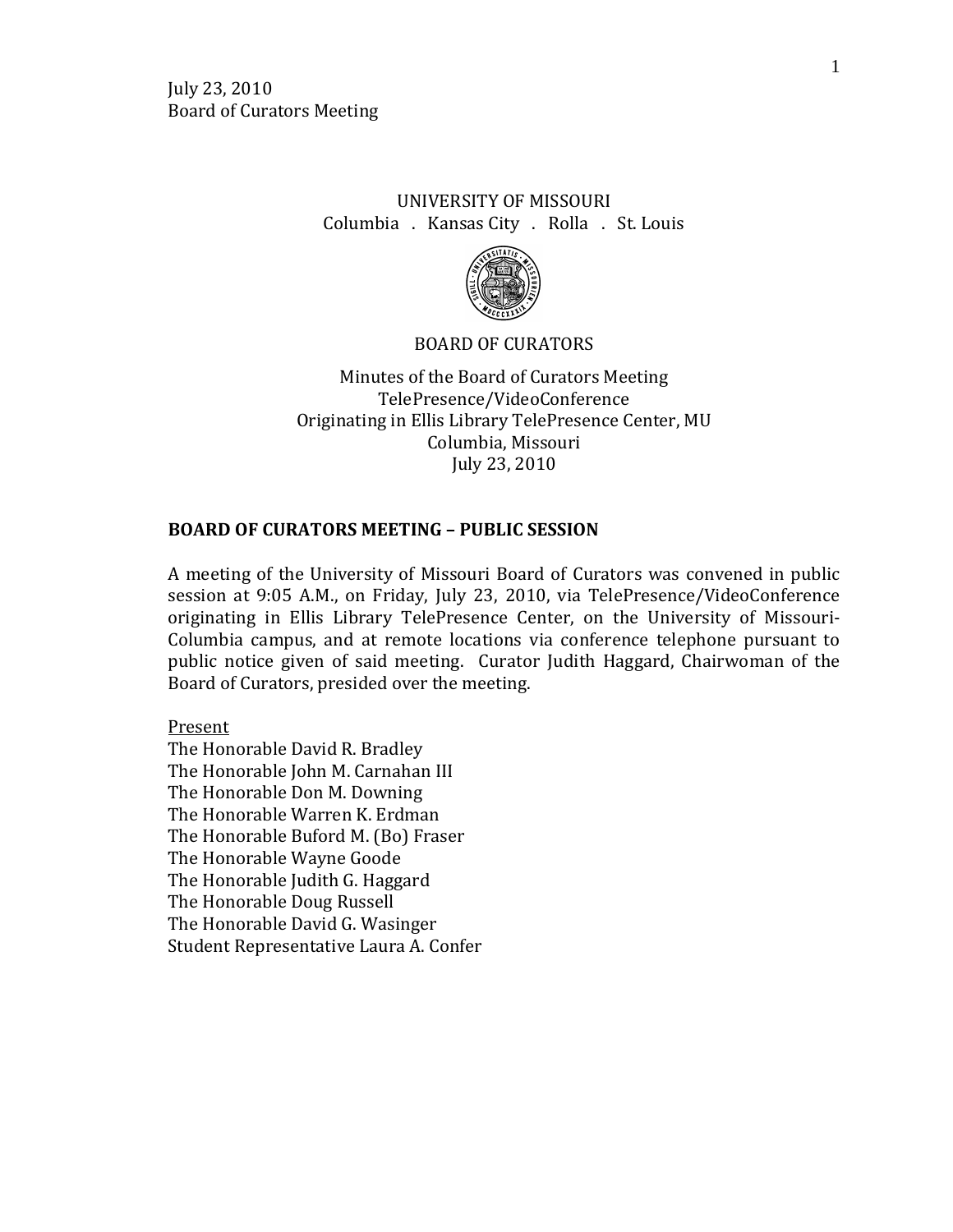July 23, 2010 Board of Curators Meeting

Also Present Mr. Gary D. Forsee, President, University of Missouri System Mr. Stephen J. Owens, General Counsel Ms. Cindy S. Harmon, Secretary of the Board of Curators Dr. John F. Carney III, Chancellor, Missouri University of Science and Technology Dr. Brady J. Deaton, Chancellor, University of Missouri-Columbia Dr. Thomas F. George, Chancellor, University of Missouri-St. Louis Dr. Steven Graham, Senior Associate Vice President for Academic Affairs Ms. Natalie "Nikki" Krawitz, Vice President for Finance and Administration Ms. Kathy Miller, Interim Chief of Staff Mr. Leo E. Morton, Chancellor, University of Missouri-Kansas City Dr. Michael F. Nichols, Vice President for Research and Economic Development Dr. Betsy Rodriguez, Vice President for Human Resources Ms. Cindy Pollard, Associate Vice President of Strategic Communications Ms. Jennifer Hollingshead, Assistant Director University Communications Media Representatives

University President's Opening Remarks – presented by President Forsee (slide and transcription on file)

## **Consent Agenda**

It was endorsed by President Forsee, moved by Curator Fraser and seconded

by Curator Carnahan, that the following items be approved by consent agenda:

1. Minutes of the Board of Curators Meetings; as on file for the meetings

Board of Curators Meeting, June 10-11, 2010 Board of Curators Special Meeting, June 13, 2010

The minutes for these meetings shall be approved as presented to the board with the materials of this meeting.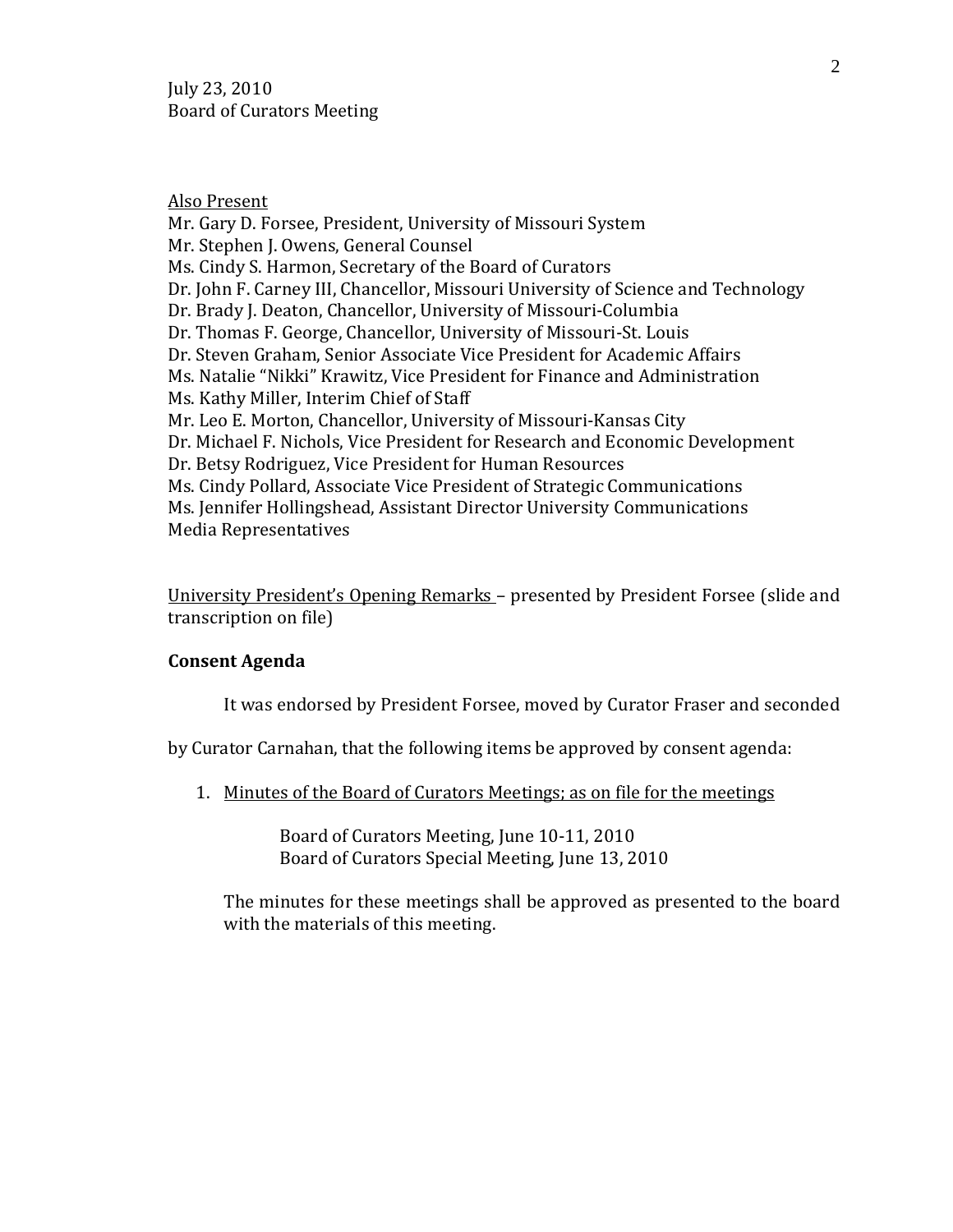# 2. Minutes of the Board of Curators Standing Committee Meetings; as on file for those meetings

Academic, Student and External Affairs, June 10, 2010 Audit, June 10, 2010 Compensation and Human Resources, June 10, 2010 Finance, June 10, 2010 Governance, June 10, 2010

## 3. Degrees, Summer Session 2010

The action of the President of the University of Missouri System in awarding degrees and certificates to candidates recommended by the various faculties and committees of the four University of Missouri campuses who fulfill the requirements for such degrees and certificates at the end of the Summer Session 2010, shall be approved, and that the lists of said students who have been awarded degrees and certificates be included in the records of this meeting.

#### 4. Elsevier License Agreement, Sole Source, UM

The Vice President for Finance and Administration shall be authorized to approve a sole source renewal contract with Elsevier B.V., Amsterdam, The Netherlands, for the Science Direct database at a total cost of \$12,499,126 for the period January 1, 2011 through December 31, 2015 for the University of Missouri System. Funding will be from the University of Missouri Libraries General Revenue Allocations in the amount of \$12,499,126.

## 5. Selection of Real Estate Investment Managers – Revised, UM

The Vice President for Finance and Administration shall be authorized to invest in real estate investment managers Blackstone Real Estate Special Situations Fund II and Angelo Gordon Core Plus Realty Fund III for the University of Missouri Retirement Trust Fund and the University of Missouri Endowment Fund in aggregate amounts not to exceed \$40 million for each partnership.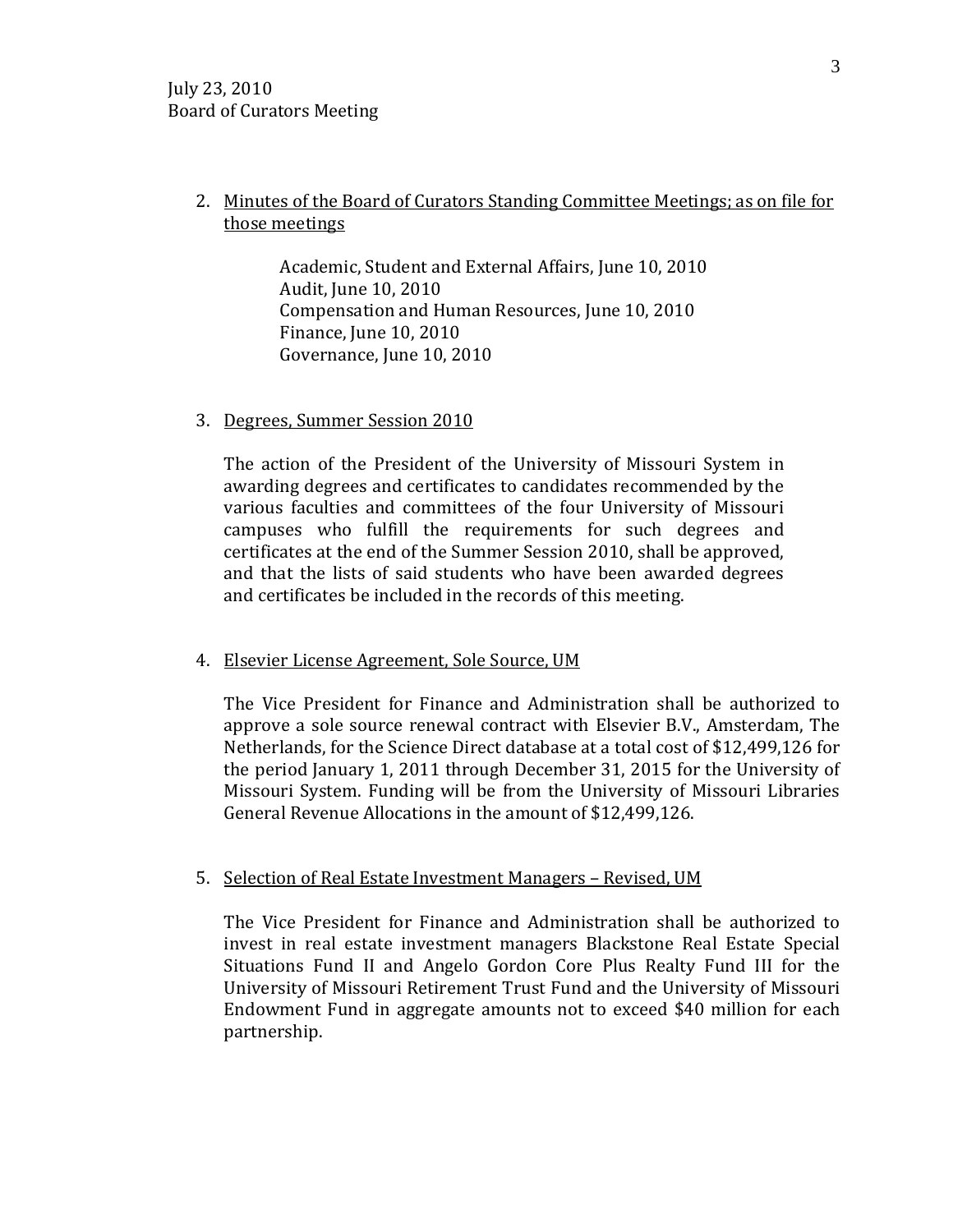Agreements entered into by the University are subject to review and approval by the Vice President for Finance and Administration and General Counsel.

6. Amendment to Collected Rules and Regulations 100.030 Copyright Regulations, UM

The Collected Rules and Regulations 100.030 Copyright Regulations shall be amended with the following changes to clarify ownership of original works of authorship subject to protection by copyright law developed by students of the University:

#### **Collected Rules and Regulations 100.030 Copyright Regulations** Amend. Bd. Min. 07-23-2010

Bd. Min. 2-19-71, p. 35,527; Revised Bd. Min. 5-4-84; Revised Bd. Min. 9-27-02, Amended 11-29-07; Amended 6-11-10; Amended 7-23-10.

The following policy is intended to foster the traditional mission of a University to encourage the creation, preservation, and dissemination of knowledge. This policy is intended to clarify and protect the respective rights of the University, its students, faculty, staff, and other employees, by establishing policies governing the ownership, use, and rights to income of copyrightable materials.

## A. **Coverage of Policy**

1. In conjunction with the University Conflict of Interest Regulations 330.015 and the University Patent Regulations 100.020 as they may be amended from time to time, this policy governs the rights and responsibilities of University employees, students, and of any other persons using University facilities or resources in the creation of original works of authorship subject to protection by copyright law. The faculty will continue to hold copyright for traditionally accepted intellectual property that is developed in their roles as teachers and scholars subject to the provisions of section 2 herein. These include, but are not limited to such materials as books, workbooks, study guides, monographs, articles, and other works including music and performances, whether embodied in print, electronic format, or in other media.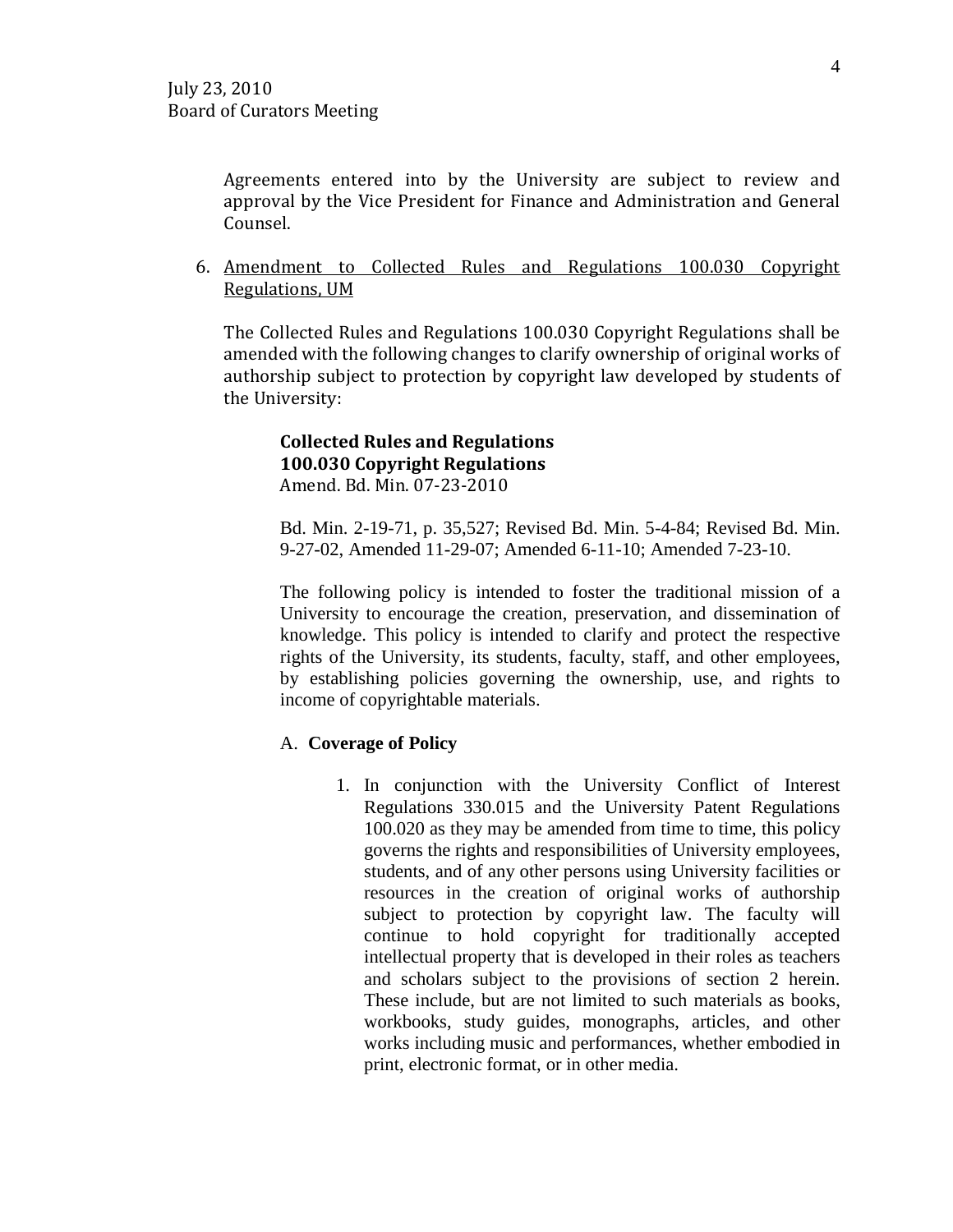- 2. The University will own the copyright in materials that are:
	- a. commissioned for its use by the University; or
	- b. created by employees if the production of the materials is a specific responsibility of the position for which the employee is hired; or
	- c. sponsored works, which are works resulting from internal grants (work created as a result of an agreement between the University and the creator(s) of the work) and external grants (work created as a result of an agreement between an external sponsor and the University). This provision does not apply to grants to perform research where the production of copyrightable materials is ancillary to the purpose of the grant. Employees continue to own the copyright to scholarly and other publications that present the findings of research, subject to the provisions of subsection 2 herein; or
	- d. created with the use of substantial University resources which are specifically provided to support the production of copyrightable materials.

(1) If substantial University resources will be used in the development of educational materials, a written agreement between the author and University setting forth the terms of

- (a) copyright ownership and
- (b) division of net income from external sale, and
- (c) use, revision and maintenance

shall precede the use of said resources. Limited secretarial support, uses of the library for which special charges are not normally made, and the staff member's own time except as covered by subsections 2.a. and 2.b. herein shall not be considered substantial University resources.

(2) In the unusual circumstance in which the said materials were developed with substantial University resources without an agreement the University may, in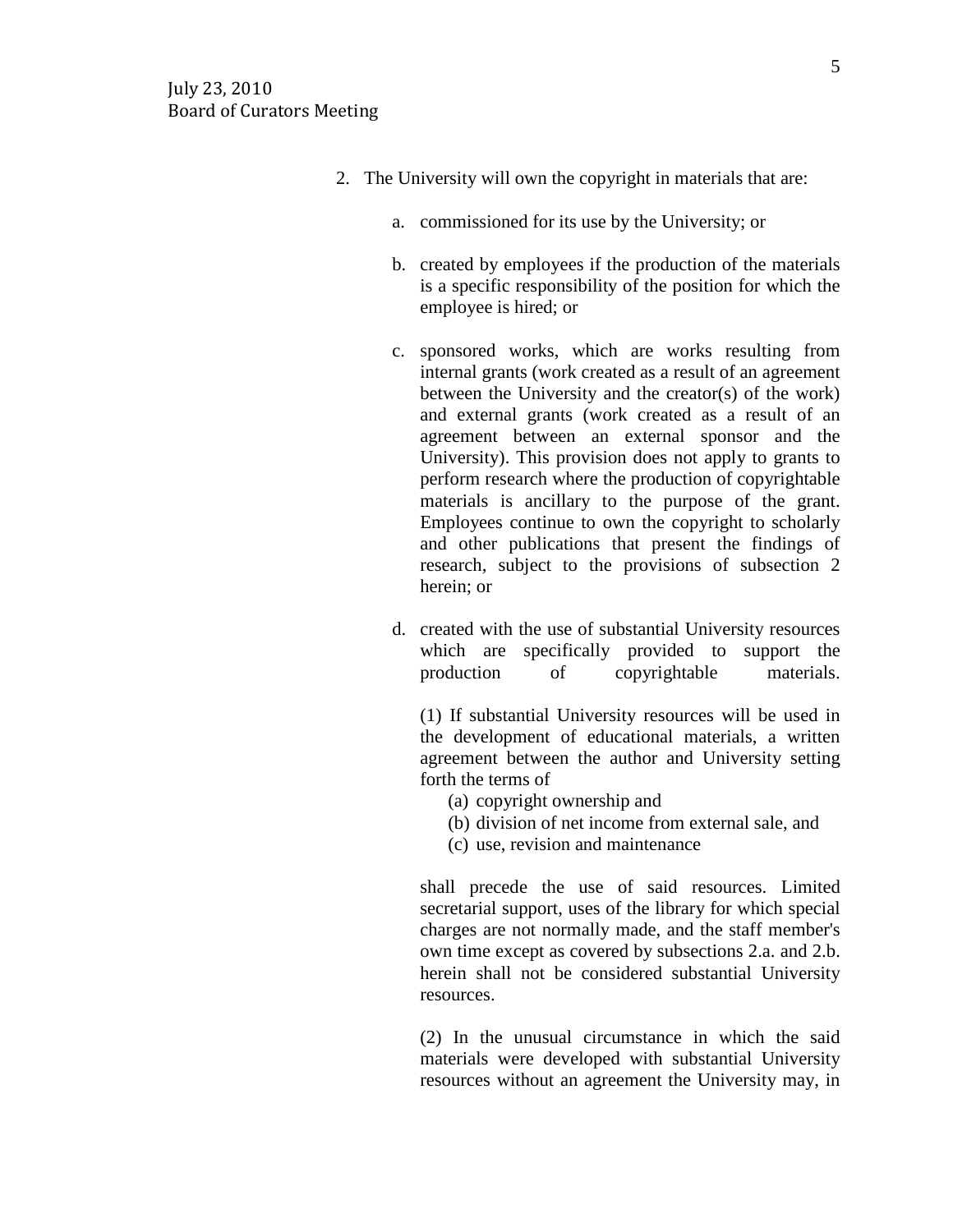its discretion, claim copyright ownership and/or a share of royalties.

- 3. Faculty, staff, and other employees must notify the University prior to entering into a contractual agreement in which royalties or other forms of remuneration are involved related to materials as defined in section A.2. The Chancellor on each campus shall designate an individual or unit who is responsible for receipt of said notifications.
- 4. Copyrightable software, except software included in mediated courseware, owned by the University pursuant to section A.2. herein, shall be submitted to the Office of Technology and Special Projects (OTSP) for review and evaluation. The OTSP shall have the sole discretion to decide whether to proceed with the copyright registration and/or the commercialization of the work. Should the department subsequently require the assistance of OTSP, the parties shall negotiate an agreement as provided in section E.4.b.
- 5. In general, students of the University of Missouri will be entitled to own any copyrightable works made during their enrollment as a student of the University and will generally not be required to assign his or her ownership to the University; provided, however, the foregoing general rule does not apply and the student will be required to assign his or her ownership interest to the University in any circumstance in which the student is a University employee, provided such copyrightable work was created in the course of the student-employee's service to the University. Without limiting the language of the foregoing general rule or the language of the foregoing exceptions to the general rule, the following are examples of fact situations in which the University will not claim ownership of copyrightable work made by a student of the University:
	- a. The copyrightable work was created by a student as part of a University class project using no greater University resources than those generally available to all other students within the class or than those available to the student as part of his/her enrollment with the University.
	- b. The copyrightable work was created by a student as part of a University approved student competition using no greater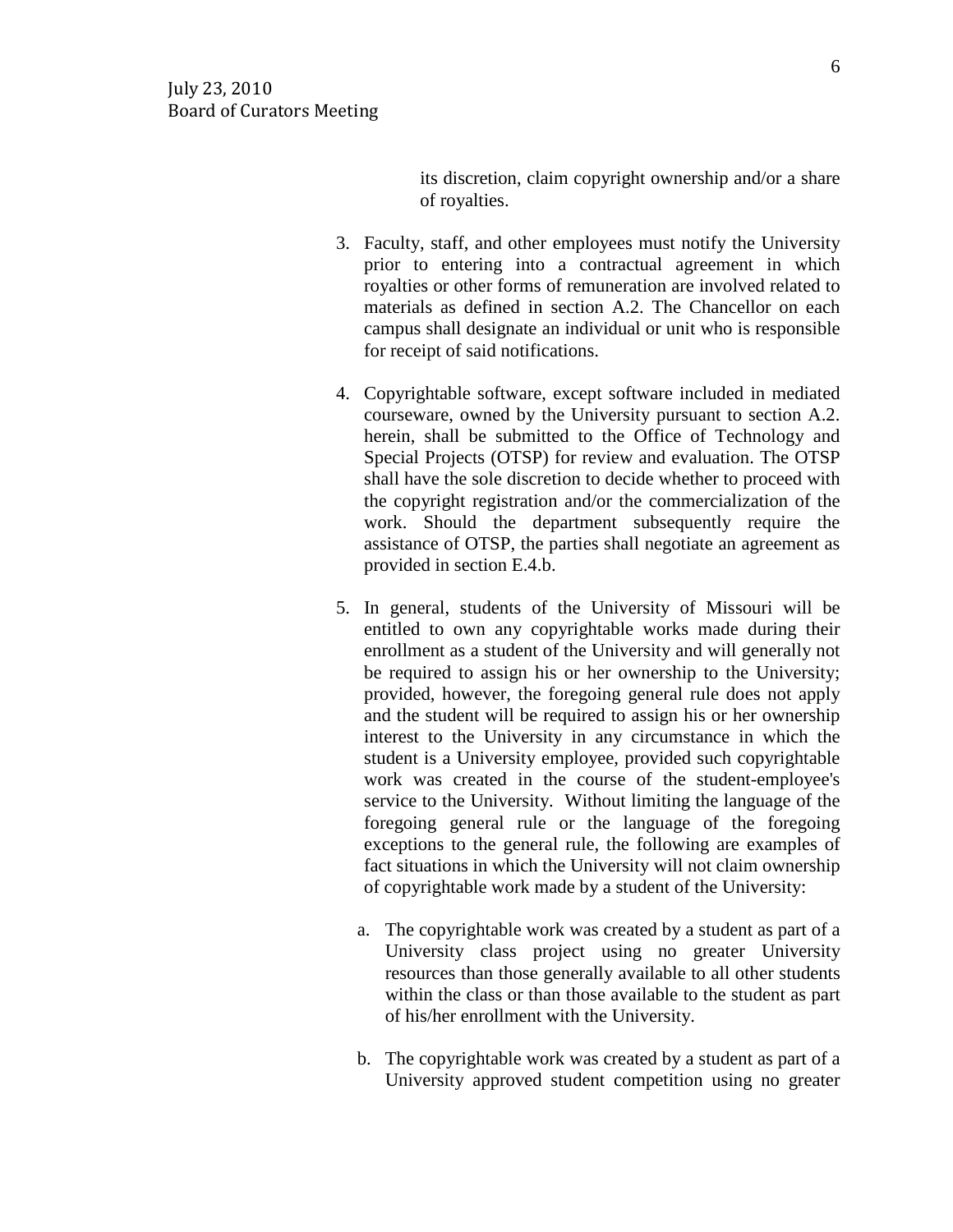University resources than those generally available to all other students within the competition or than those available to the student as part of his/her enrollment with the University. The student shall be entitled to receive any monetary or other prize awarded to the student for his/her performance under such competition in accordance with the rules of the competition and such prize shall not be considered compensation whereby such student would be considered an employee solely based upon receipt of such prize.

- c. The copyrightable work was created by a student as part of a University approved extracurricular activity, using no greater University resources than those generally available to all other students participating in the activity or than those available to the student as part of his/her enrollment with the University.
- d. The copyrightable work was created by a student on his/her own free time, outside of any University class or sponsored activity, and using no greater University resources than those generally available to all other students as part of their enrollment with the University,
- e. The student is a full-time student receiving compensation for services rendered to the University which services are unrelated to research or investigation and are unrelated to the creation of computer software.
- 6. The Chancellor on each campus shall designate an individual or unit who is responsible for implementing reasonable procedures designed to make students aware of Section 100.030A.5 and to provide one or more avenues for students to receive information regarding the University's interpretation of the student's rights and obligations with respect to the creation of copyrightable works.

## B. **Interpretation and Administration of Policy**

1. The Patent and Copyright Committee as described in section 100.020 E. will be advisory in interpretation and future revisions of this policy. The final decision on interpretation and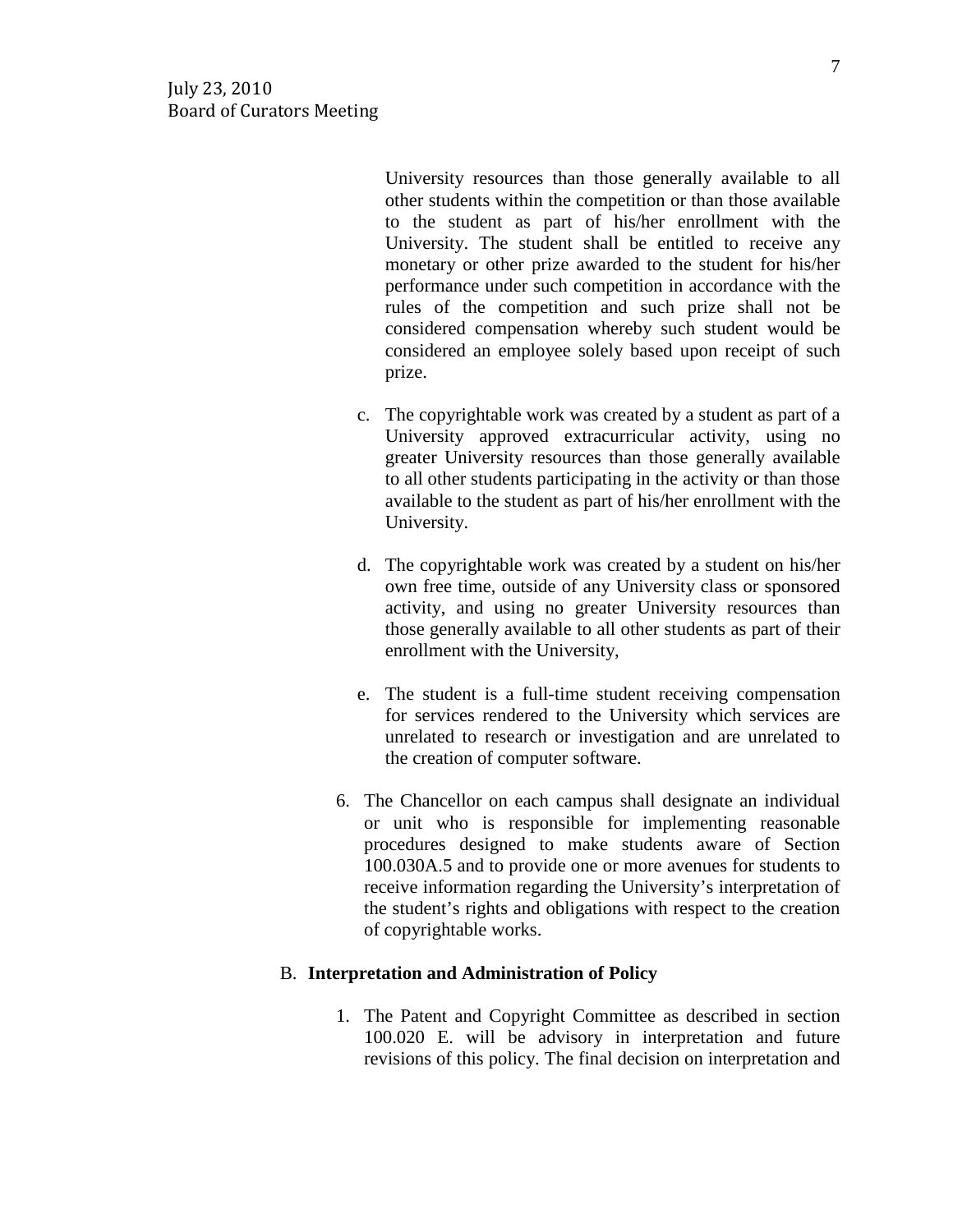application of this policy shall be made by the Chancellor's designee.

- 2. No interpretation or application of this policy shall serve as a precedent in later cases.
- 3. Written agreements developed pursuant to section A.2.d. for holders of academic appointments shall first be approved by the chair, then the dean, and finally the Chancellor's designee.
- 4. Written agreements developed pursuant to section A.2.d. for holders of nonacademic appointments shall first be approved by the director of the unit, then the appropriate vice-chancellor, and finally the Chancellor's designee.

## C. **Ownership and Use of University Name**

1. This policy should strengthen and protect the reputation and academic standing of the University and its faculty, staff, and students. Unless otherwise agreed pursuant to Section A, when the name of the University is associated with any intellectual property, other than the identification of the creator as a faculty, staff, or student of the University, the ownership shall be vested in The Curators of the University of Missouri, a public corporation, and shall display the following symbol and notice:

© Copyright (year) by The Curators of the University of Missouri, a public corporation.

If the registration of the copyright is deemed appropriate by the author(s) and department/area(s), the application for registration with the United States Copyright Office shall be processed through the Office of the Vice President for Academic Affairs.

2. Faculty, staff, other employees, students, department/areas, and schools of the University may not use the name of the University to imply University sponsorship of creative materials when there is no University sponsorship or approval and may not license or otherwise commercially exploit a course, course content or courseware whose copyright is held by the University without the approval of the appropriate dean,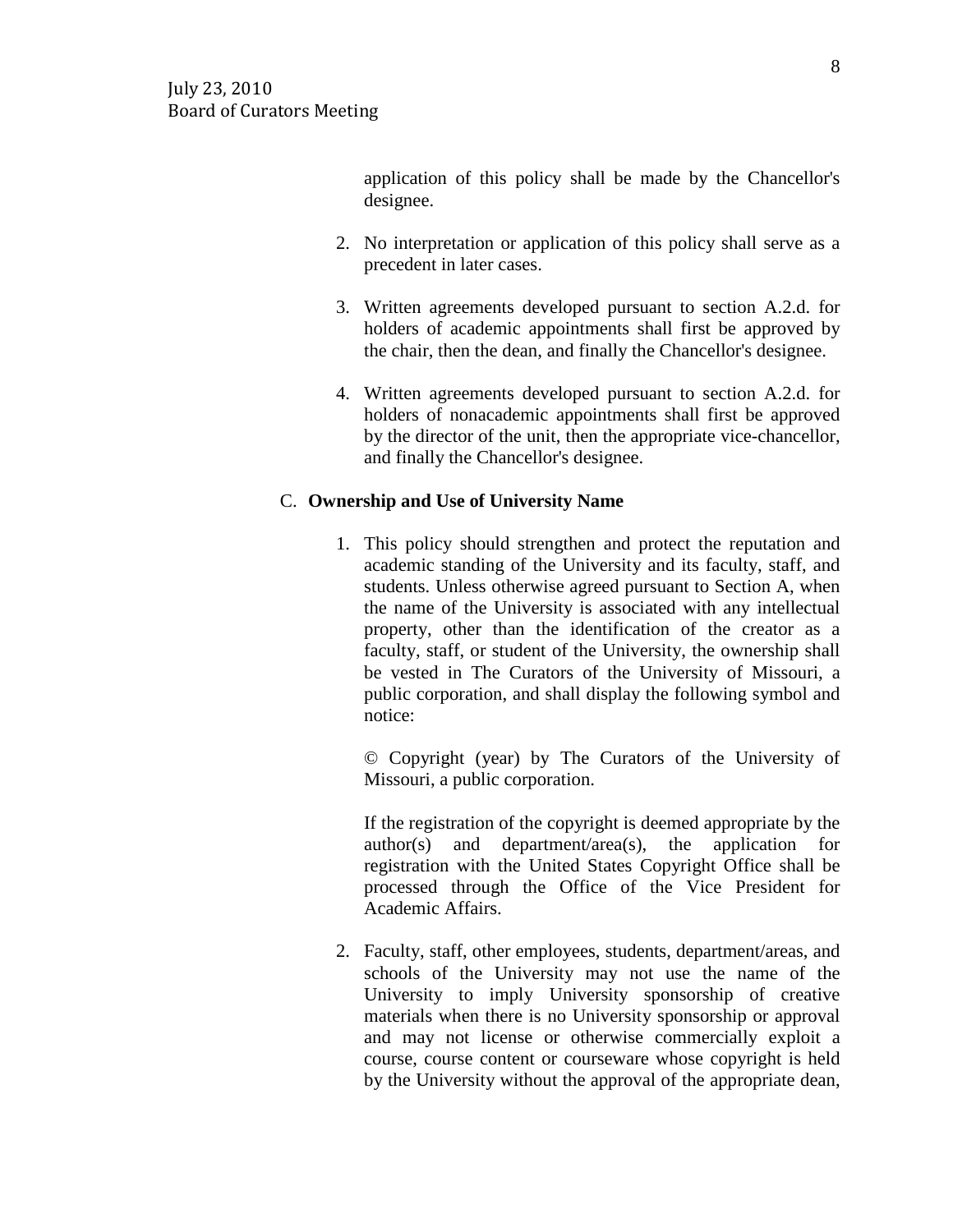or on campuses with no schools or colleges, the Provost and chief academic officer as well as other signatories as indicated by the Board of Curators.

## D. **Policy on Use of Materials**

- 1. If any of the conditions described in section A.2. are applicable and conditions of A.4. are not applicable, then subject to the following exceptions delineated in subsections D.2. - D.4., the use of materials by any unit of the University of Missouri requires approval only of the unit primarily responsible for the said materials.
- 2. As long as the author or producer of copyright materials remains a member of the staff of the University:
	- a. The author's approval shall be required for each instance of use of the materials internal to the University other than the uses for which the materials were developed, except as allowed in the agreement between the author and the University reached pursuant to Section A.
	- b. The author may require revision of the materials prior to any instance of internal University use other than the use for which the materials were developed. If the University does not accept the required revision, the author may ask that the materials be withdrawn from use. The University may assign its respective rights in such copyright to the author, subject to a written agreement between the University and the author relating to further internal or external use of materials and division of income from any subsequent use of the materials.
- 3. In the event that the author should cease employment with the University, the University shall retain the right to make internal use of the copyrighted materials without the author or producer's consent. In such event, the author shall retain a nonexclusive license to use the work for her/his own noncommercial, educational purposes only, but shall not have the right to distribute, sell, or sublicense the work to a third party.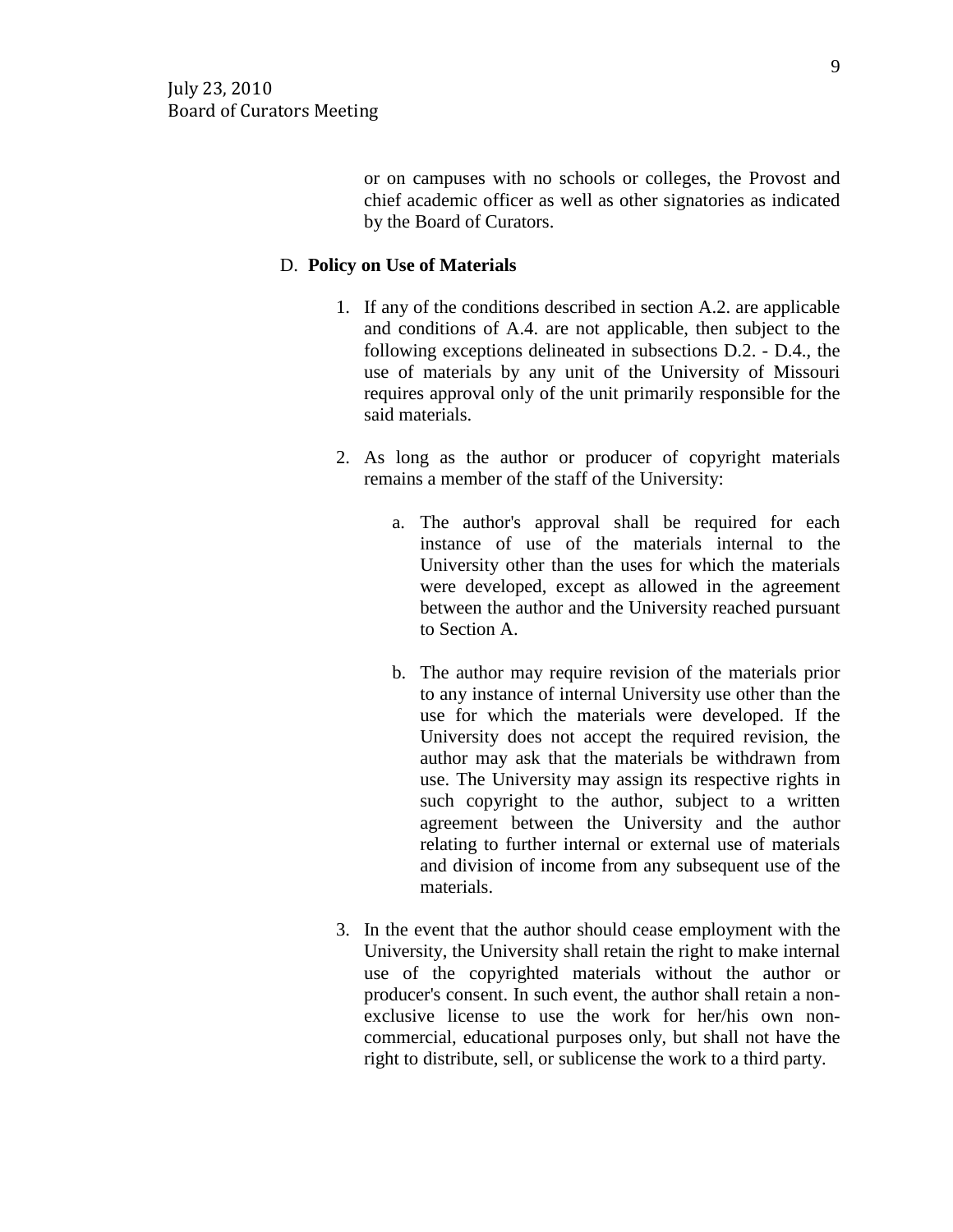4. Licensing or sale of copyrighted materials for external use shall be preceded by a written agreement between the University and author or producer specifying the conditions of use, and including provisions protecting the right of the author or producer to revise the materials periodically, or to withdraw them from use in the event revision is not made.

## E. **Payments to the Author or Producer for Production and Use of Materials Described in A.2 Herein**

- 1. The University acknowledges that the ownership of intellectual property and the sharing of economic returns on such property are related. Therefore, when the University solely holds the intellectual property rights pursuant to section A.2., the revenues will be shared among the creators and used for the common good to support the mission of the University.
- 2. Payment by the University to the author or producer of intellectual property for its production normally will take place through the reduction of the author's or producer's normal work load. However, staff members on nine-month academic appointments may receive summer grants and salaries for the production.
- 3. Payment by the University to the author or producer of intellectual property for its internal use and revision:
	- a. The author or producer of University-sponsored intellectual property materials shall not receive compensation, other than regular compensation from the University, for the normal internal use of these materials, except when such compensation is negotiated at the time of initial commission.
	- b. If the use of materials by units of the University other than the unit to which the author or producer belongs involves an extension of the normal duties of the author or producer in supervising use or managing revisions, and if appropriate release time cannot be budgeted as part of the regular assigned instructional duties of the author or producer, the appropriate instruction unit of the University may recommend payment to the author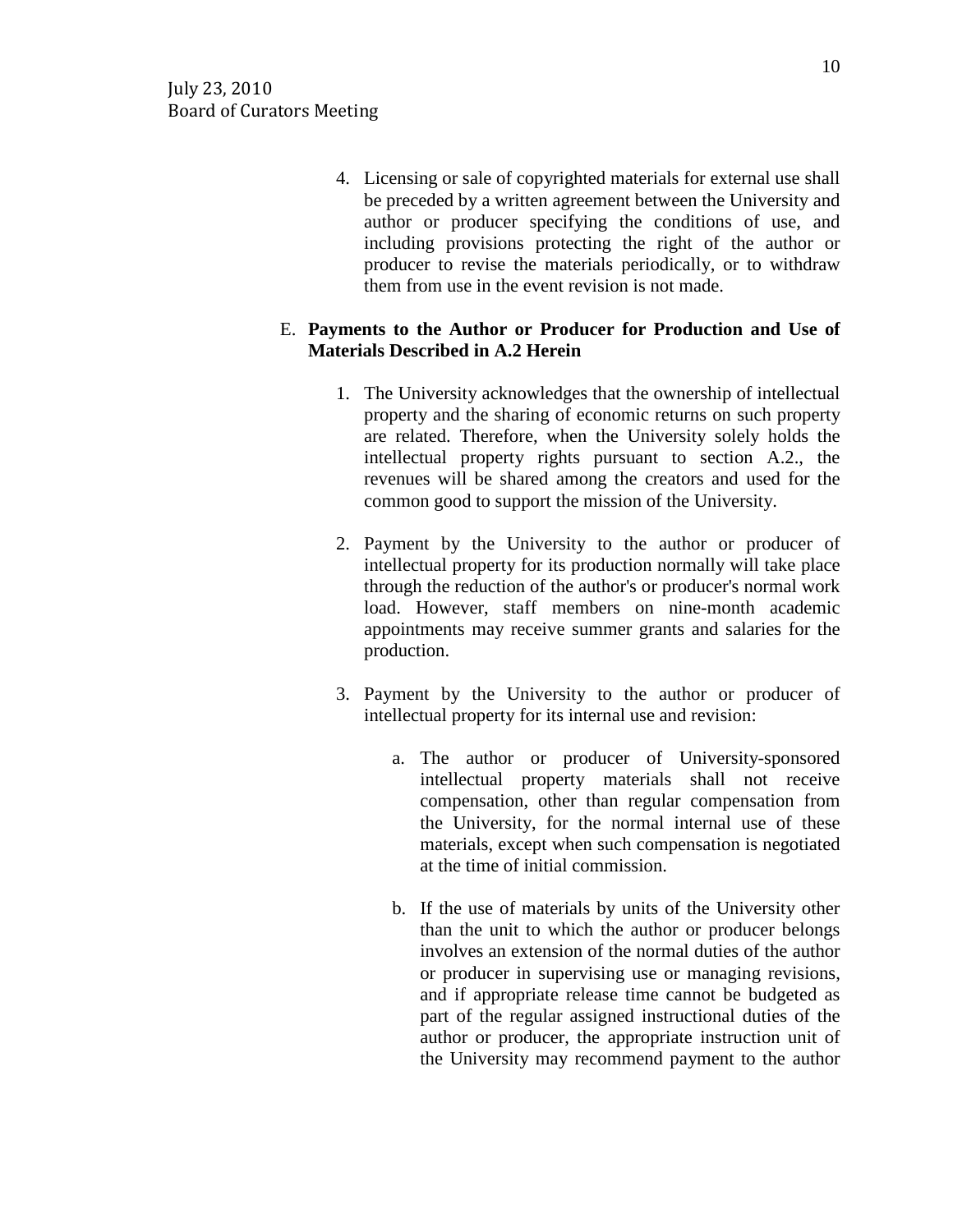or producer for revisions according to University policy on extra compensation.

- 4. The University with the assistance of those designated by the Chancellor in sections A.3. and B.3. will provide appropriate services to license works covered by this policy. The University and the author will develop a written agreement, which will be approved by the President (or her/his designate), specifying the division of net income (net after sales and distribution costs) between the author or producer and the University. The following general principles shall be reflected in the agreement:
	- a. Fifty (50) percent of the net income derived from the external use of University-owned educational materials shall go to the departments, areas, or units responsible for their production, and fifty (50) percent to the authors or producers.
	- b. The University may enter into agreements for dividing the net income on some other basis, if special circumstances attend the production, use, or licensing of these materials.
- 5. The University may administer funds provided by non-University agencies (such as the Federal Government) under contract or grant to pay for staff time, services, or materials intended to produce copyrightable intellectual property. In such cases, the University may enter into agreements with such agencies recognizing their rights, in whole or part, to the ownership of the materials produced and to the net income from their use. In negotiating agreements with non-University agencies for the production, it shall be the policy of the University that the author or producer of the materials is entitled to a reasonable share of the income from use, if any, and to reasonable participation in determining the conditions of use. The University shall inform staff members applying for support from non-University agencies for the production of intellectual property materials as to the rights reserved to such agencies under the agreements required between these agencies and the University.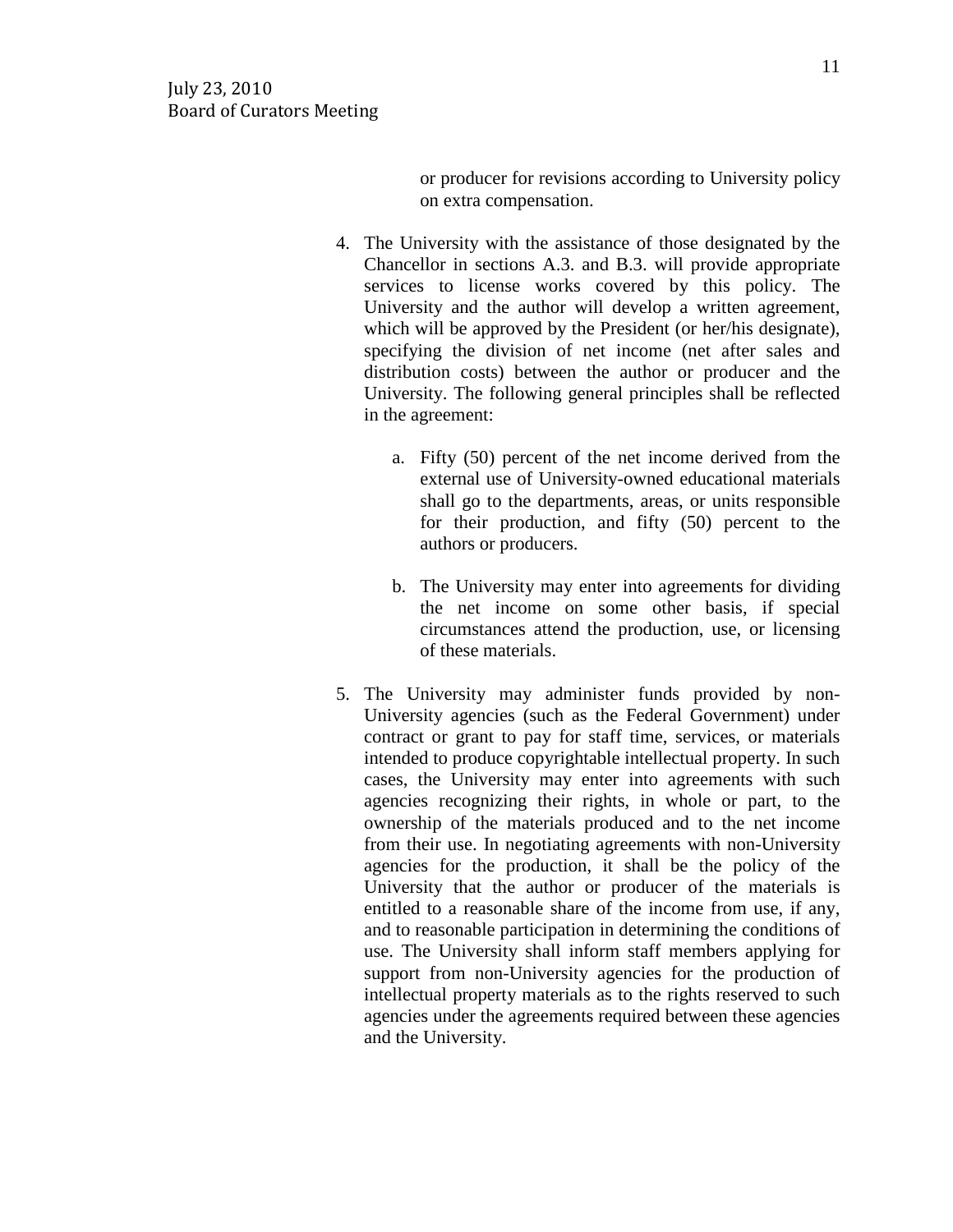## F. **Protection and Liability**

- 1. **Protection** -- In the event of unauthorized use of Universityowned materials described in section A.2., if the University decides not to act, the author or producer may initiate action and the University shall assign to her/him such rights as are necessary for her/him to pursue redress. If such action is started by the University, acting alone or in concert with the author or producer, all costs of such action (including attorney's fees) shall be borne by the University. All proceeds in excess of such costs shall be shared equally by the University and the author or producer, or if there is an agreement as provided in accordance with that agreement.
- 2. **Liability** -- Before any use is made of University-owned materials described in section A.2., all authors, producers, and contributors shall warrant that they are the sole owners of their respective contributions and that the work does not infringe any copyright, violate any property rights, or contain any libelous unlawful material.

# 7. Amendment to Collected Rules and Regulations 100.020 Patent and Plant Variety Regulations, UM

The Collected Rules and Regulations 100.020 Patent and Plant Variety Regulations shall be amended with the following changes to revise the section of the collected rules and regulations that pertains to patents and plant varieties – specifically to clarify the ownership of patentable inventions and plant varieties made by students of the University:

# **Collected Rules and Regulations 100.020 Patent and Plant Variety Regulations**

Amend. Bd. Min. 7-23-2010 Bd. Min. 6-25-71, p. 35,974, Amended 9-17-92, 4-25-96, 4-8-05, 7-23-10.

A. **Purpose** -- These regulations are adopted by The Curators of the University of Missouri in order to:

Secure for the people of the State of Missouri and the United States the full benefits of research and investigation made by the University of Missouri;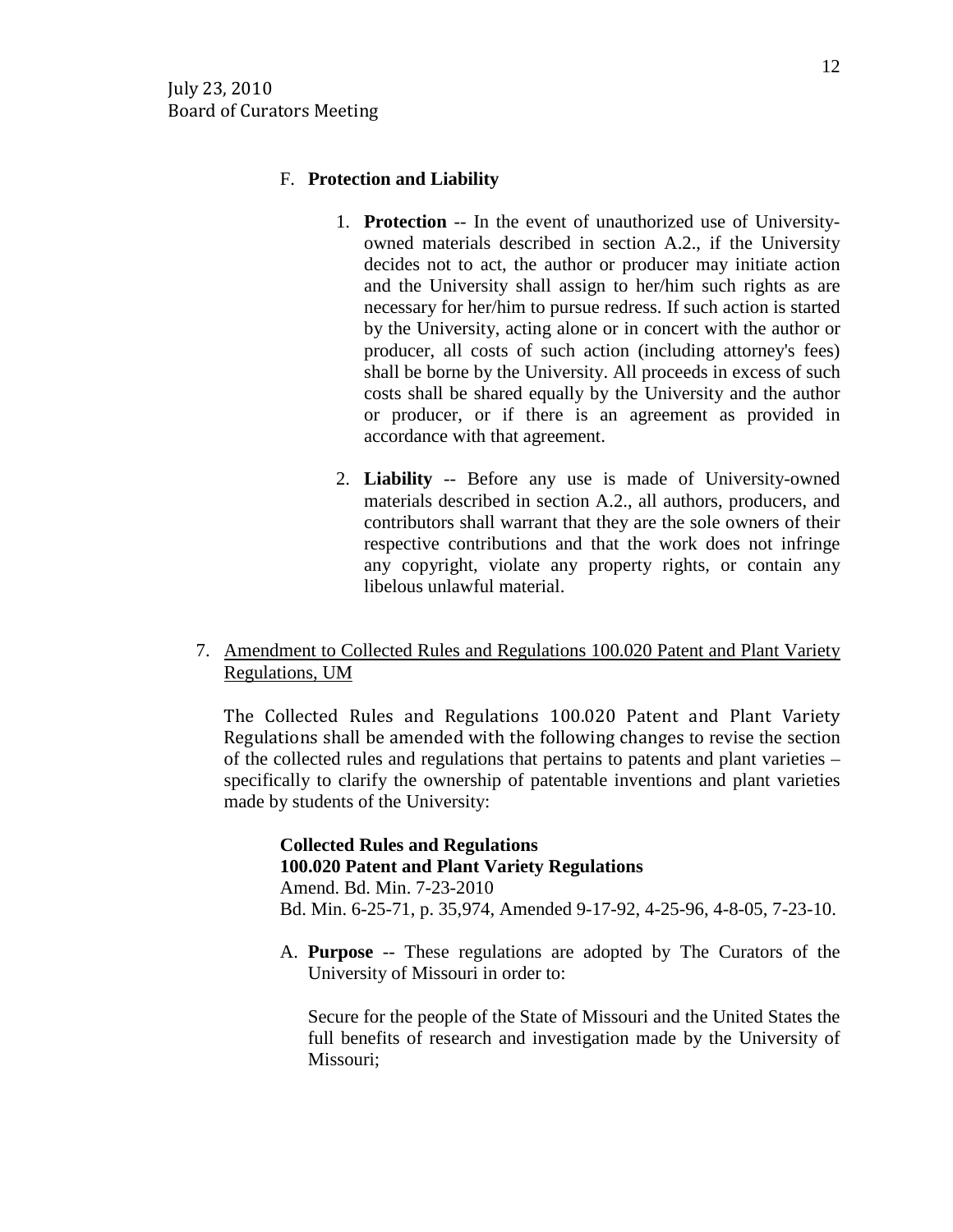Establish the definite rights and obligations of Employees with respect to any Invention or Plant Variety made by them during employment by the University and to establish the definite rights and obligations of students with respect to any Invention or plant Variety made by them during their period of enrollment with the University;

Establish a uniform procedure by which these rights and obligations may be equitably determined in each case; and

Encourage and recognize individual and cooperative achievement in research and investigation.

B. **Application of Regulations** -- With respect to Employees, these patent and plant variety regulations form a part of the employment contract. These regulations constitute a condition of employment of all Employees of the University, and shall be effective as to all Inventions and Plant Varieties made during any period of employment from and after the date of their adoption. The rights and obligations of students who do not fall within the definition of Employee found in Section 100.020 C.2.b. are addressed in Section 100.020 D.6 hereof. If a patent or Plant Variety Protection application is filed upon an Invention or Plant Variety which has been made by an Employee of the University within the general scope of her/his duties as defined in Section 100.020 D.1 hereof, but which has not been reported to the Patent Committee pursuant to these regulations, title to such Invention or Plant Variety shall immediately vest in the University and the contract of employment shall be considered as an assignment of such rights, and each Employee as a condition of employment agrees to execute any assignments requested by the University.

## C. **Definitions**

- 1. **"University"** as used herein shall be deemed to mean The Curators of the University of Missouri. Any action or consent on the part of the University herein shall be an action or consent duly taken or given by the Board of Curators, or its authorized officer.
- 2. **"Employee"** as used herein shall be deemed to mean 1) any person receiving compensation from the University for services rendered, regardless of whether the Employee be full-time or part-time, 2) any person receiving compensation paid through the University from any funds placed in its hands for distribution, or 3) any person that has voluntarily elected to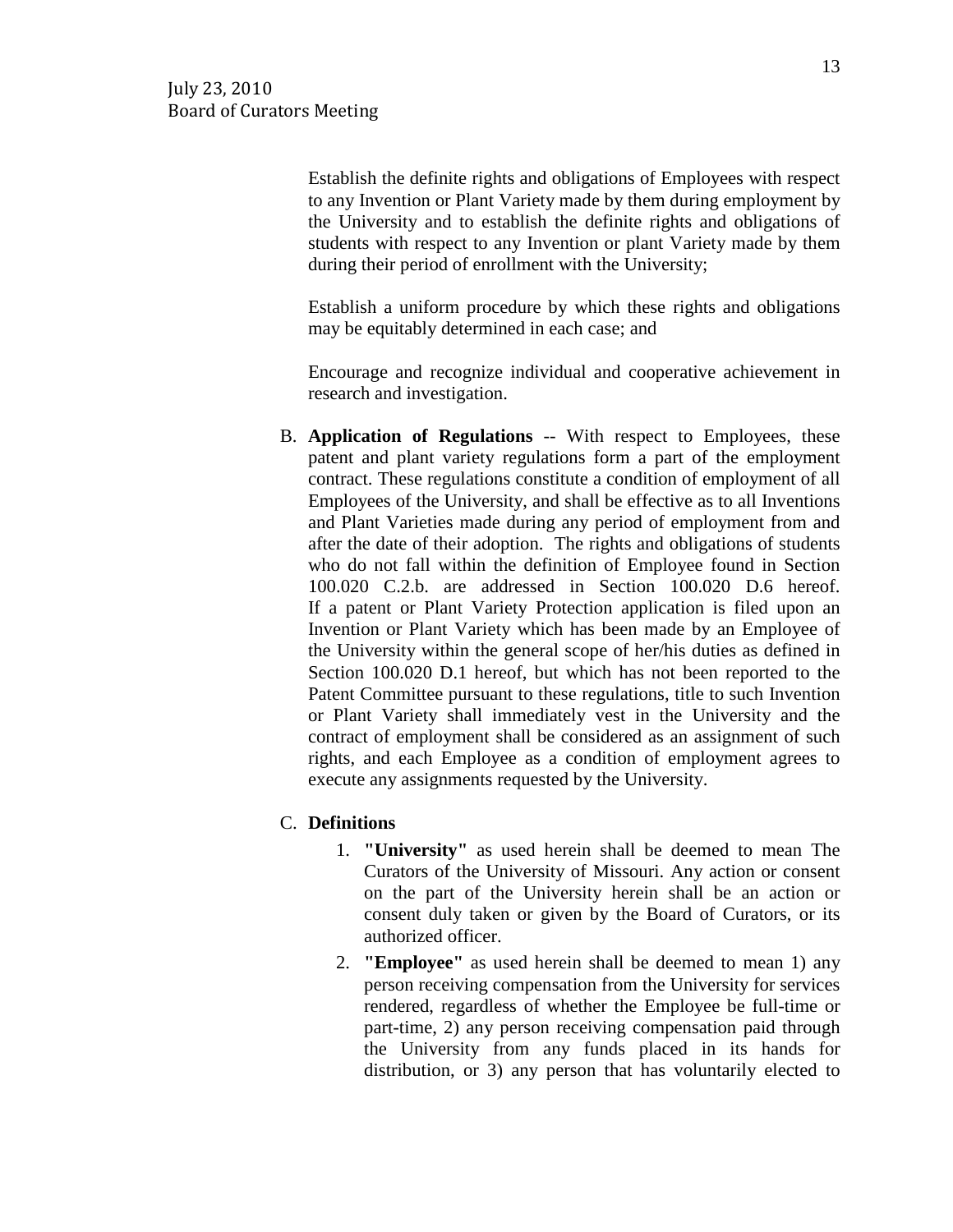enter into a written agreement with the University in exchange for the University's agreement to treat such person as an Employee for purposes of this policy. For purposes of the definition of Employee and for the avoidance of doubt, student financial aid including, but not limited to, scholarships, grants, loans, tuition waivers and educational fee reductions, generally available to University students and unrelated to any provision of services by the student to the University shall not be interpreted as compensation. Also, for purposes of this policy, full-time students receiving compensation for services rendered to the University which services are unrelated to research or investigation and are unrelated to the creation of computer software shall not be considered to fit within the foregoing definition of Employee.

- 3. **"Supervisor"** shall mean any Employee of the University in charge of a project under the supervision of the head of a department or some superior officer.
- 4. **"Head of the Department"** shall mean the person having charge of the department of the Employee reporting the Invention, and in case there be no such head of the department, the Dean shall perform the duties herein provided for the head of the department.
- 5. **"Dean"** shall mean the Dean of the college or school having jurisdiction over the Employee, and in case of those Employees not under jurisdiction of any Dean, the business manager shall receive the reports and perform the duties herein prescribed for the Dean.
- 6. **"Patent Committee"** shall mean the committee herein provided in Section 100.020 E.
- 7. **"Invention"** is comprised of:

Conception of the idea (mental element); and

Reduction to practice of the inventive concept (physical element).

As used in these regulations, the term "Invention" means existence of either the completed mental element or both the mental and physical elements, whichever situation first occurs. (See footnote 1 at end of Section 100.020.)

8. **"Plant Variety"** shall mean seed varieties that can be protected under a Certificate of Plant Variety Protection. Such varieties are self-pollinated plant varieties.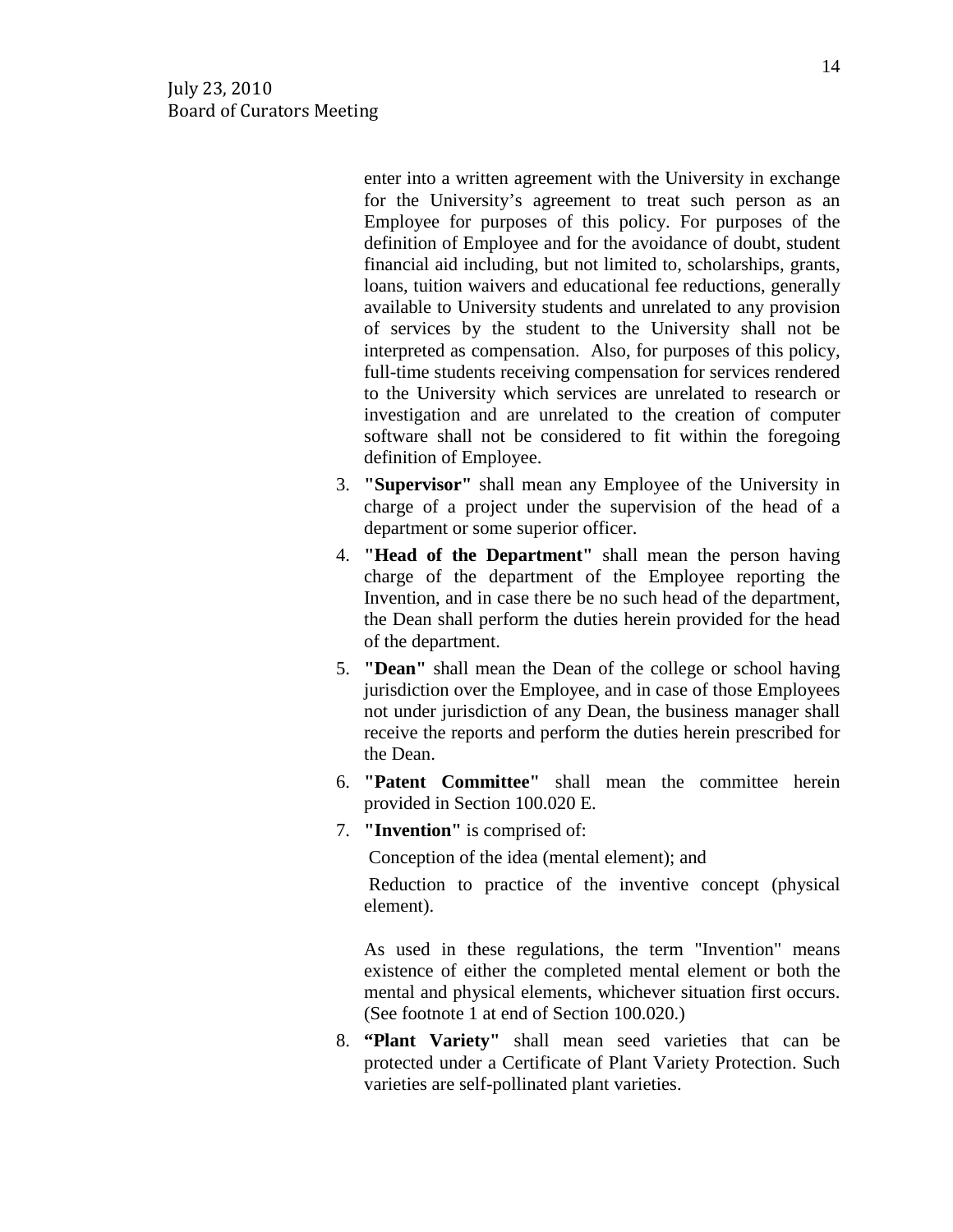9. **"President"** as used herein shall be deemed to mean the President of the University of Missouri or her/his designee and shall include, when applicable, the Interim President or Acting President.

## D. **Inventions by Employees of the University**

#### 1. **Rights of University and of Employees**

a. The University, as the employer and as the representative of the people of the state, shall have the ownership and control of any Invention or Plant Variety developed in the course of the Employee's service to the University. Each Employee of the University is required and shall upon request assign to The Curators of the University of Missouri all domestic and foreign rights to any Invention or Plant Variety made by the Employee within the general scope of her/his duties as Employee of the University, unless such requirement is waived in writing by the University. Remuneration to the Employee for such assignment is detailed in Section 100.020 E.2.c and E.2.d.

An Invention or Plant Variety shall be considered as having been made within the general scope of the Employee's duties for the University if either of the following conditions are met:

(1) Whenever the Employee's duties include research or investigation, and the Invention or Plant Variety arose in the course of such research or investigation and is relevant to the general field of an inquiry to which the Employee was assigned; or

(2) Whenever the Invention or Plant Variety was in a substantial degree made or developed through the use of University facilities or financing, or on University time, or through the aid of University information not available to the public.

b. An Employee of the University shall be entitled to all rights resulting from any Invention or Plant Variety which was made by her/him outside the general scope of her/his University duties, as defined in Section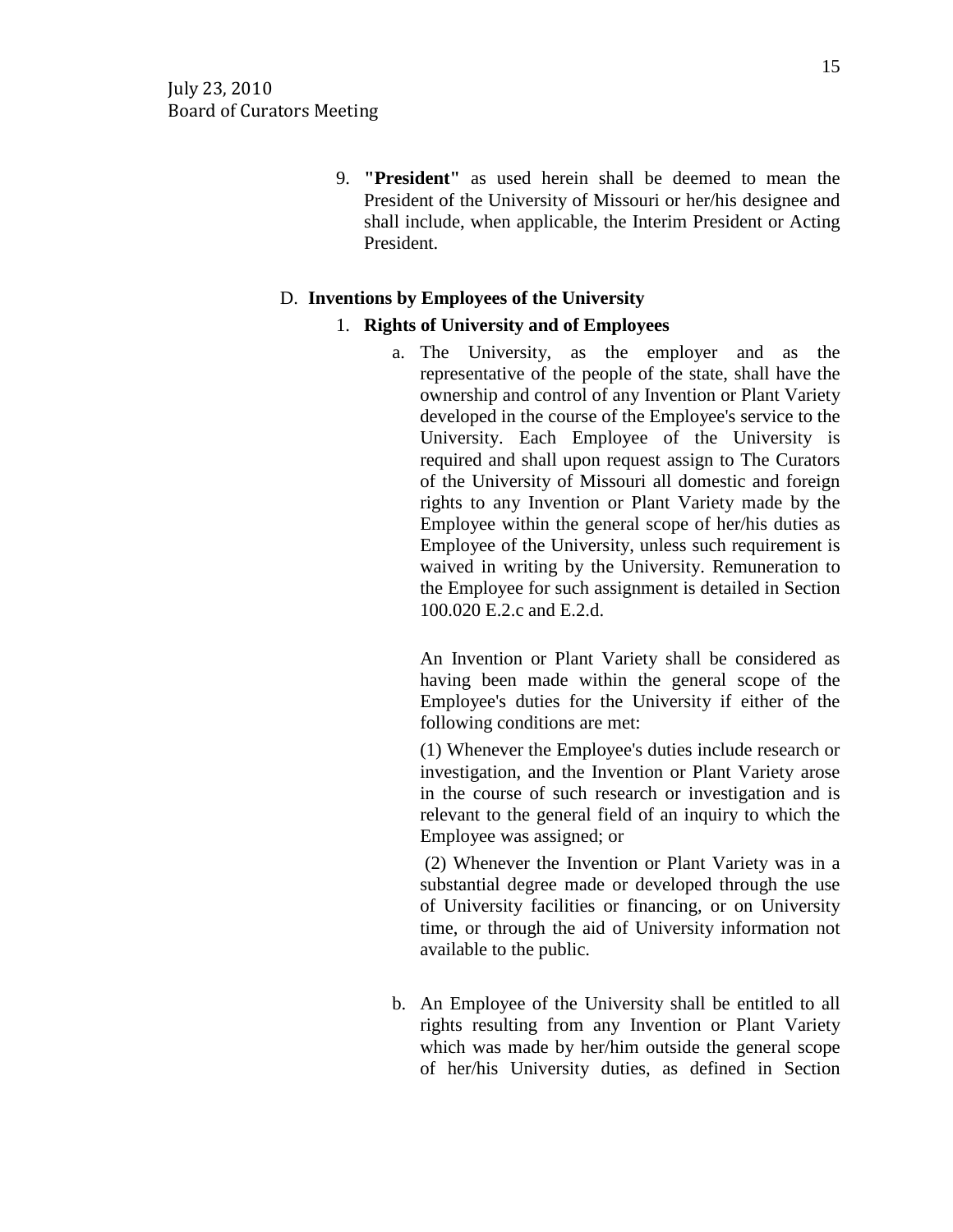100.020 D.1.a; for example, the University shall have no rights to Inventions or Plant Varieties developed in the course of summer or consulting employment by an employer other than the University of Missouri, and not resulting from research or information obtained from University services.

- c. If the University finds that an Invention or Plant Variety made by an Employee of the University outside of the general scope of her/his University duties is used or liable to be used in the public interest and executes a certificate of that effect, the Employee may, if he/she wishes to do so, request that an application for a patent or Certificate of Plant Variety Protection be filed and prosecuted at the expense of the University. Under such circumstances the Invention or Plant Variety may be manufactured and used by or for the University, State of Missouri, or the government of the United States for governmental purposes without the payment of any royalty.
- d. Except as provided herein, the President may approve the following:

(1) Assignment of Inventions or Plant Varieties owned by the University. (2) Licensing of Inventions or Plant Varieties by the University.

(3) In determining whether to grant such assignment or license, the President shall consider all relevant factors including, but not limited to, those factors stated in Section 100.020 D.1.f.

e. The requirement relative to the assignment of domestic and foreign patent and Certificate of Plant Variety Protection rights, as set forth in Section 100.020 D.1.a may be waived in whole or in part in writing by the University as to any Invention or Plant Variety as to which it finds that the interests of the University do not require full assignment of such rights. An Employee of the University shall not file in any domestic or foreign jurisdiction any patent application or Plant Variety Protection Application relating to an Invention or Plant Variety made within the general scope of his University duties unless the University has waived in writing the requirement that rights be assigned to the University.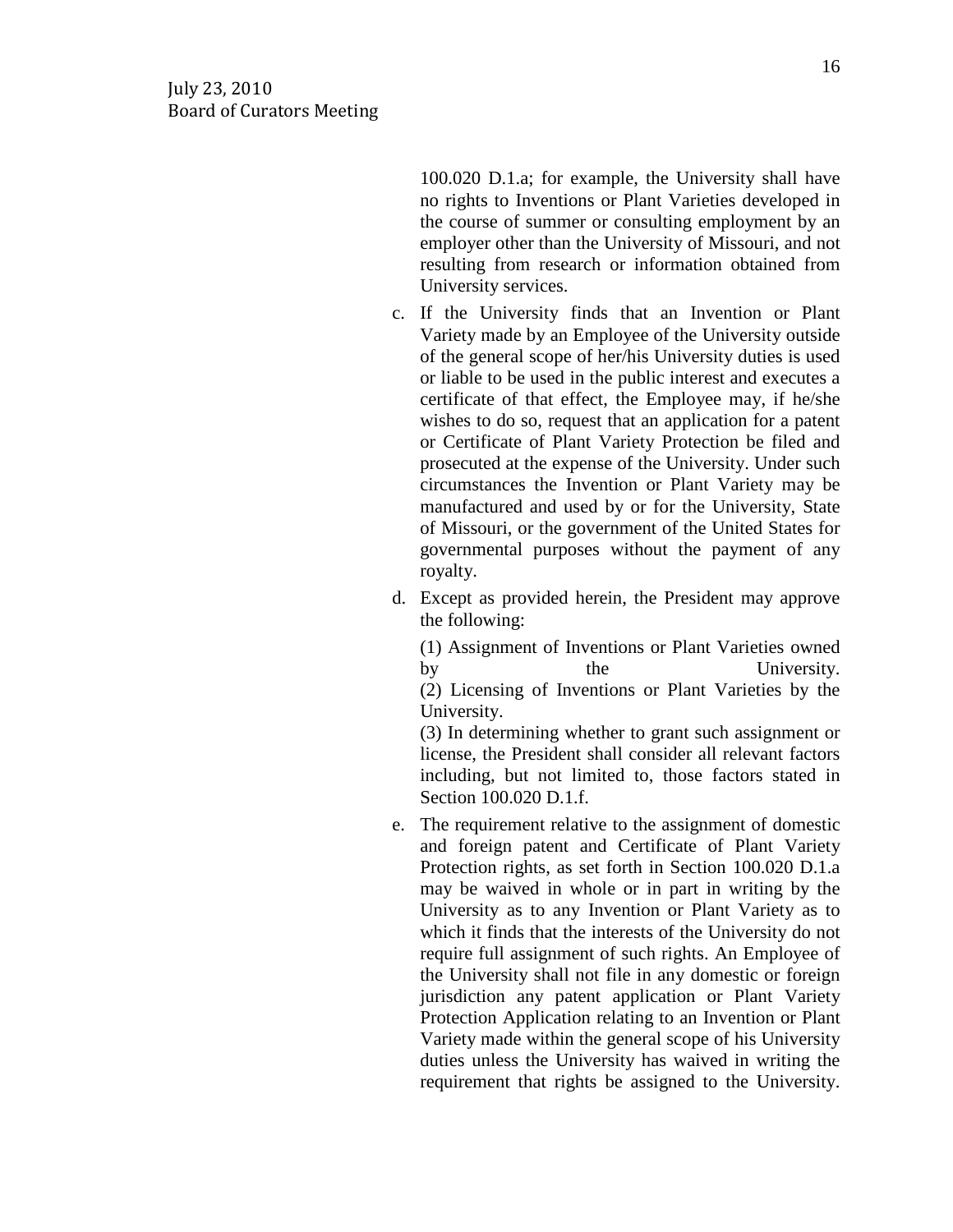The decision on the waiver should be made within a reasonable time following the request for waiver.

f. The patent rights and/or Certificate of Plant Variety Protection of the University provided under these regulations may be waived, assigned or licensed by the President of the University if the President is satisfied that the patent and Plant Variety provision will reasonably and substantially discharge the obligations of the University of Missouri consistent with the University's interest. In making such determination, the President shall consider all relevant factors including, but not limited to the following:

(1) The amount of royalty or other consideration offered in exchange for such waiver, assignment or license.

(2) The amount of support being provided by any sponsor.

(3) The originator of the research concept.

(4) Whether the research supports work by students who will use the research findings to fulfill educational requirements in their chosen academic programs.

(5) The potential commercial value of the patentable or Plant Variety findings which are likely to result. (6) The likelihood of patentable or Plant Variety findings resulting from the research.

(7) The recommendation of the principal investigator, the head of her/his department and her/his dean.

(8) The extent of utilization of University resources and facilities in the development of the Invention or Plant Variety.

(9) The amount of indirect costs provided by any sponsor.

(10) The extent to which the University reserves the right to use any patented or patentable products, materials, processes, or Plant Variety.

(11) The extent to which the University can reserve its right to publish all data of fundamental value to science and technology.

(12) The identity and nature of the sponsor of the research and any contractual restrictions on waiver, assignment and licensing of research results.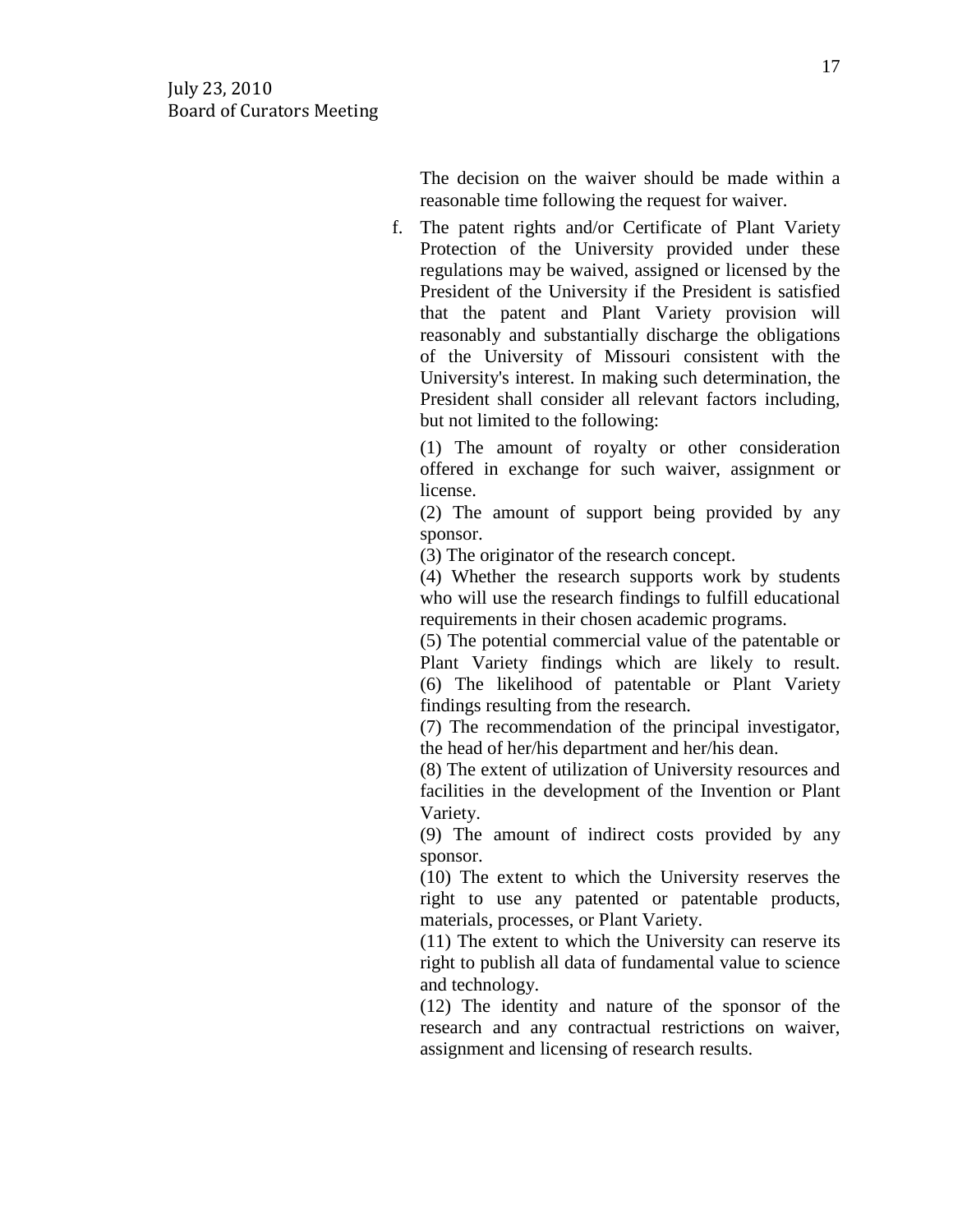2. **Reports of Inventions and Plant Varieties** (See footnote 2 at the end of Section 100.020)

a. **For Inventions**:

(1) Every Invention made by an Employee of the University shall be reported by such Employee to the President. The Patent Committee may prescribe the form and manner of execution of the Invention disclosure report, and such Invention reports shall be treated as restricted reports of the University.

(2) The report shall be made as promptly as possible, taking into consideration such factors as possible publication, public use, or sale and the necessity for protecting the inventor's and the University's rights in the Invention. If an inventive concept is reduced to practice after the Invention report is filed, the patent administrator must be notified forthwith.

(3) For the protection of the rights of the inventor and of the University, laboratory notebook-diaries, Invention reports, seed development data and memoranda or correspondence concerning them are to be considered University restricted data, and should be so marked.

## b. **For Plant Varieties:**

Every Plant Variety made by an Employee of the University shall be reported by such Employee to the Employee's head of department (or Dean). The Agricultural Experiment Station may prescribe the form and manner of filing for Certificates of Plant Variety Protection. The report of Plant Variety and all related documents shall be filed with the Patent Administrator prior to the licensing or release (whichever occurs first) of the Plant Variety.

3. **Inventor Requests for Waiver of University Rights** -- If the inventor believes that the Invention or Plant Variety was made outside the general scope of her/his University duties, and if he/she is unwilling to assign the rights in the Invention or Plant Variety to the University, he/she shall, in her/his Invention or Plant Variety report, request that the Patent Committee determine the respective rights of the University and the inventor in the Invention or Plant Variety, and shall also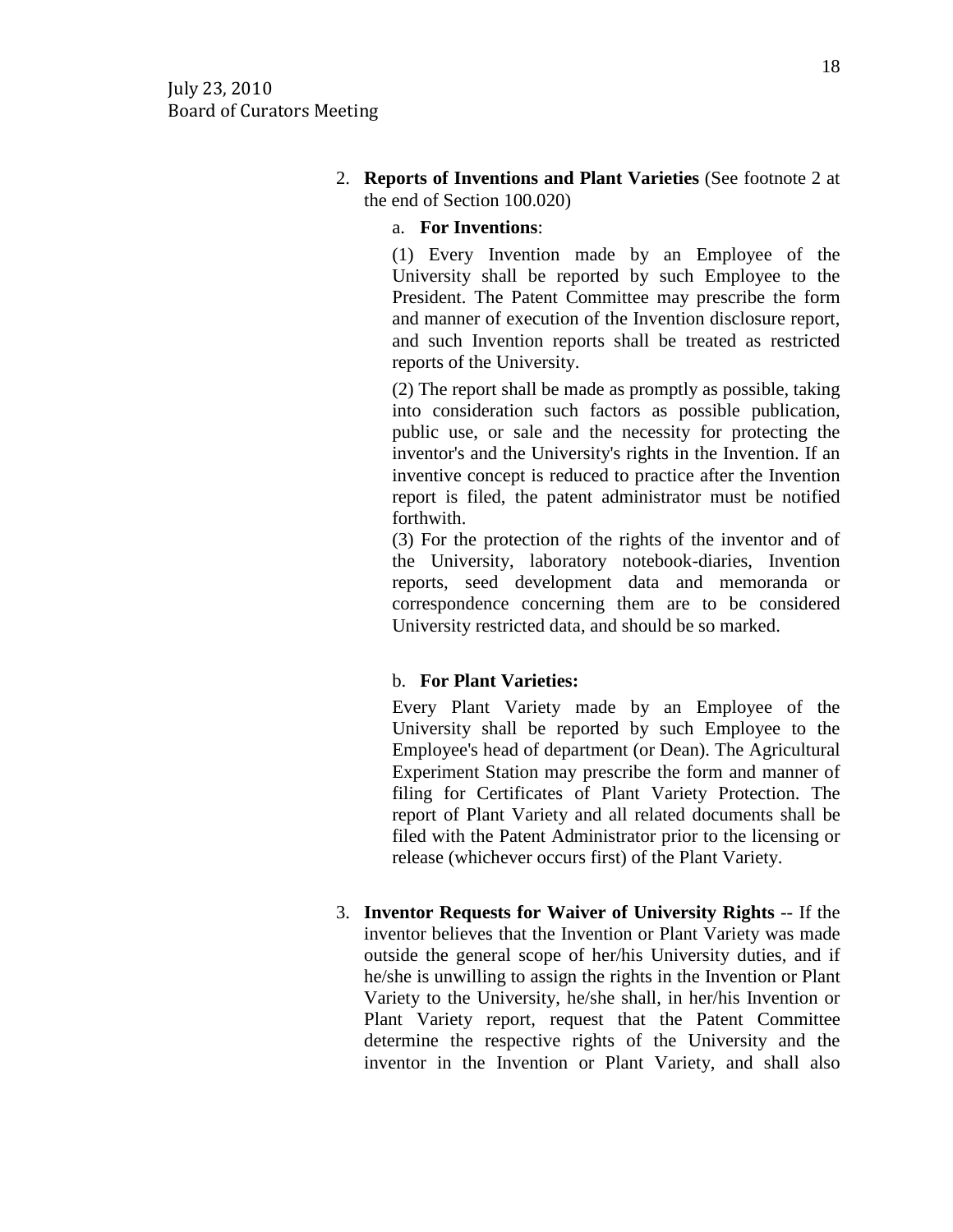include in her/his Invention or Plant Variety report information on the following points:

- a. The circumstances under which the Invention or Plant Variety was made and developed;
- b. The Employee's official duties at the time of the making of the Invention or developing the Plant Variety;
- c. Whether he/she wishes a patent or Plant Variety Protection application to be prosecuted, if it should be determined that an assignment of the Invention or Plant Variety to the University is not required under Section 100.020 D.1.; and
- d. The extent to which he/she would be willing voluntarily to assign the rights in the Invention or Plant Variety to the University if it should be determined that an assignment of the Invention or Plant Variety to the University is not required under Section 100.020 D.1.
- 4. **Publication, Public Use and Sale** -- Publication, public use, or sale of an Invention or Plant Variety constitutes a statutory bar to the granting of a United States patent or Plant Variety Protection for the Invention or Plant Variety unless a patent or Plant Variety Protection application is filed within one year of the date of such publication, public use, or sale. Publication, public use, or sale also can be an immediate bar to patentability in certain foreign countries. In order to preserve rights in unpatented Inventions or Plant Varieties, it shall be the duty of the inventor, or of her/his supervisor if the inventor is not available to make such report, to report forthwith to the Patent Administrator any publication, use, or sale (other than experimental) of an Invention or Plant Variety, irrespective of whether an Invention or Plant Variety report has previously been filed. If an Invention or Plant Variety report has not been filed, such a report, including information concerning the public use, publication, or sale shall be filed at once. If an Invention is disclosed to any person who is not employed by the University or working in cooperation with the University upon that Invention or Plant Variety a record shall be kept of the date and extent of the disclosure, the name and address of the person to whom the disclosure was made, and the purpose of the disclosure.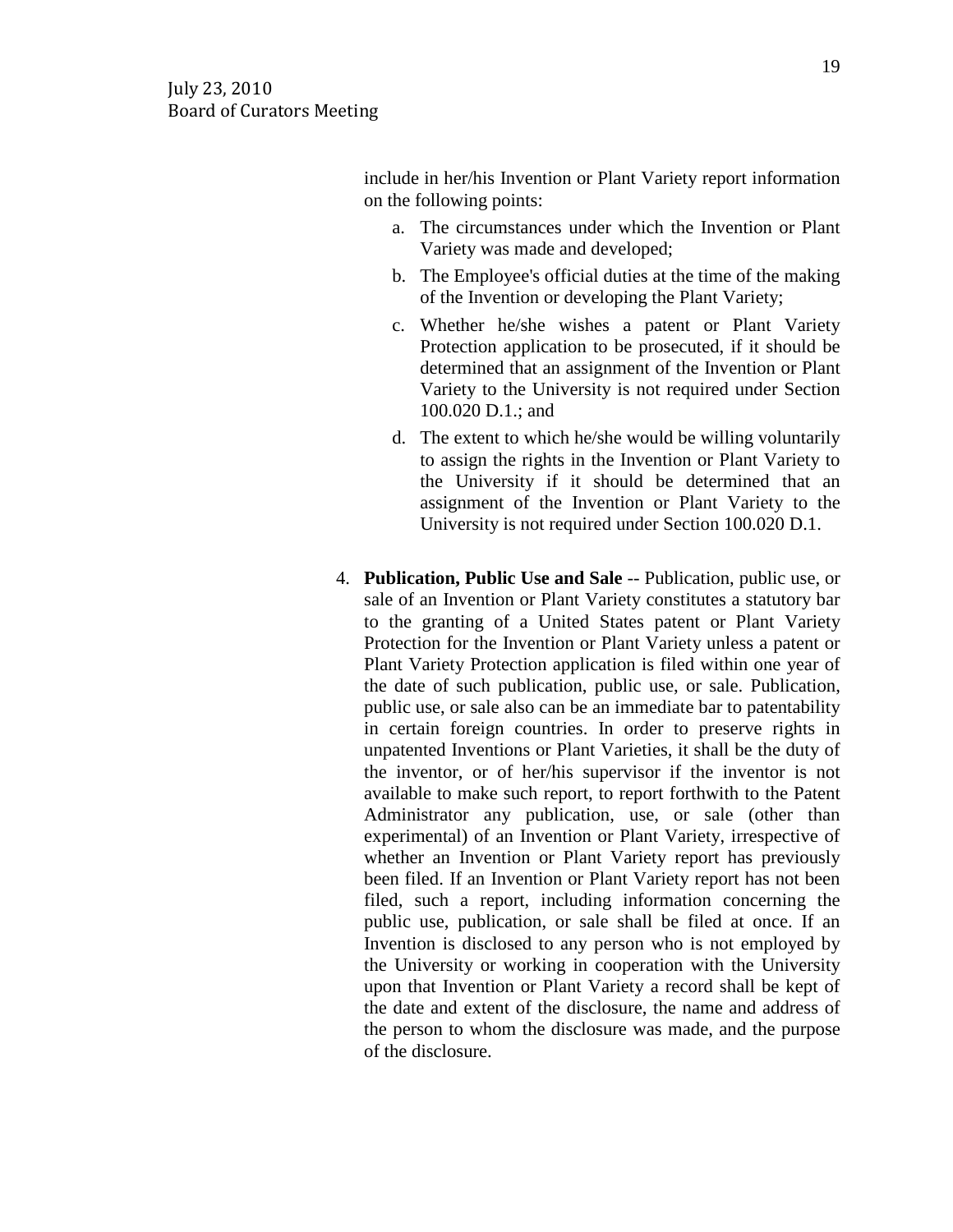## 5. **Action by Supervisor or Department Head**

- a. The preparation of an Invention or Plant Variety report and other official correspondence on patent and Certificate of Plant Variety Protection matters is one of the regular duties of an Employee who has made an Invention or developed a Plant Variety, and the supervisor or department head shall see that he/she is allowed sufficient time from her/his other duties to prepare such documents. The supervisor or department head shall ascertain that the Invention or Plant Variety report and other papers are prepared in conformity with these regulations; shall check its accuracy and completeness, especially with respect to the circumstances in which the Invention or Plant Variety was developed; and shall forward whatever comments he/she may deem to be necessary or desirable to the Patent Administrator. The supervisor or department head shall add to the file whatever information he/she may have concerning the governmental and commercial value of the Invention or Plant Variety, and the foreign countries in which it is likely that the Invention or Plant Variety would be the most useful and would have the greatest commercial value.
- b. If the Employee-inventor specifically requests that the University determine her/his rights in the Invention or Plant Variety, the head of the department shall state her/his conclusions with respect to such rights.

# 6. **Rights of University and Students**

a. In general, students of the University of Missouri will be entitled to own any Invention or Plant Variety made during their enrollment as a student of the University and will generally not be required to assign his or her ownership to the University; provided, however, the foregoing general rule does not apply and the student will be required to assign his or her ownership interest to the University in any circumstance in which the student meets the definition of "Employee", as defined in Section100.020C.2. hereof provided such Invention or Plant Variety was developed in the course of the student-Employee's service to the University.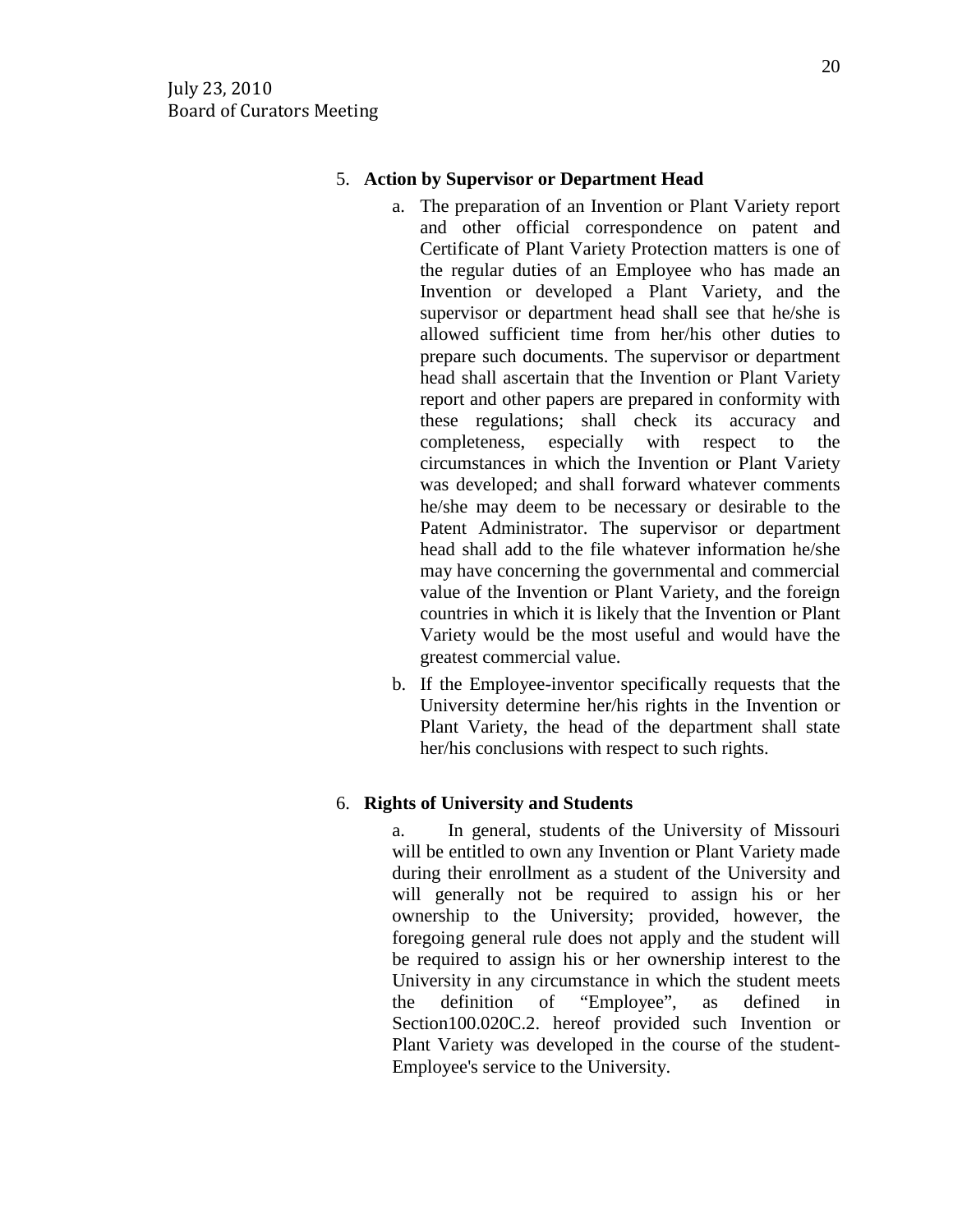b. Without limiting the language of the foregoing general rule or the language of the foregoing exceptions to the general rule, the following are examples of fact situations in which the University will not claim ownership of an Invention or Plant Variety made by a student of the University:

(1) The Invention or Plant Variety was developed by a student as part of a University class project using no greater University resources than those generally available to all other students within the class or than those available to the student as part of his/her enrollment with the University.

(2) The Invention or Plant Variety was developed by a student as part of a University approved student competition using no greater University resources than those generally available to all other students within the competition or than those available to the student as part of his/her enrollment with the University. The student shall be entitled to receive any monetary or other prize awarded to the student for his/her performance under such competition in accordance with the rules of the competition and such prize shall not be considered compensation under Section 100.020, C.2 hereof.

(3) The Invention or Plant Variety was developed by a student as part of a University approved extracurricular activity, using no greater University resources than those generally available to all other students participating in the activity or than those available to the student as part of his/her enrollment with the University.

(4) The Invention or Plant Variety was developed by a student on his/her own free time, outside of any University class or sponsored activity, and using no greater University resources than those generally available to all other students as part of their enrollment with the University,

c. The Patent Administrator shall implement reasonable procedures designed to make students aware of this Section 100.020, and to provide one or more avenues for students to receive information regarding to the University's interpretation of the student's rights and obligations with respect to Inventions and Plant Varieties in which they may be an inventor or co-inventor.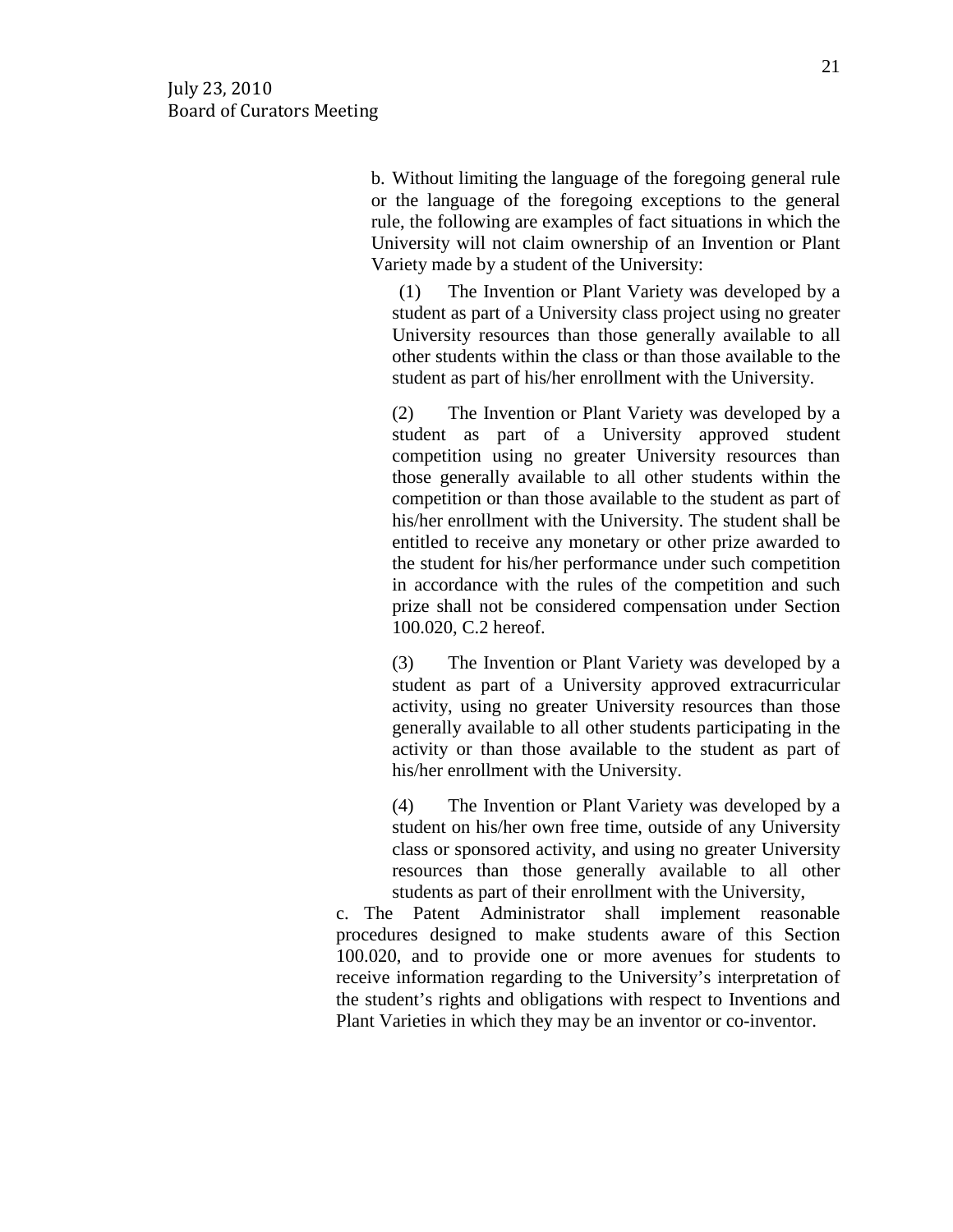## E. **The Patent Committee**

#### 1. **Appointment**

- a. Notwithstanding other regulations affecting University committees, the President of the University shall annually appoint a Patent Committee. The Patent Administrator or other person designated by the Vice President for Academic Affairs shall be an ex officio member of the committee and shall provide a secretary to the committee. The General Counsel or her/his delegate shall also be an ex officio member of the committee.
- b. The President of the University shall designate the chair of said committee.
- c. The committee shall make and keep, in a book to be provided for that purpose, minutes of all its meetings.

#### 2. **Duties**

- a. The Patent Committee shall review all Invention and Plant Variety reports referred to it by the Patent Administrator, and make recommendations thereon and forward the same to the President of the University for appropriate action.
- b. The Patent Committee shall review, report and make recommendations on all matters affecting patents and Plant Varieties as may be referred to or come before the committee.
- c. If an Employee-inventor shall claim an Invention or Plant Variety as her/his own, the Patent Administrator shall refer such claims to the Patent Committee. The Patent Committee shall afford the Employee-inventor the opportunity to appear before the committee to present such evidence relating thereto as he/she may have or the committee may desire and the committee may make an independent investigation of said claim. Based on these findings, the committee shall make appropriate recommendations in writing to the President of the University for appropriate action. The inventor shall be afforded a copy of the findings and recommendations of the Patent Committee and shall have an opportunity to review the findings of the committee by filing a written argument with the President.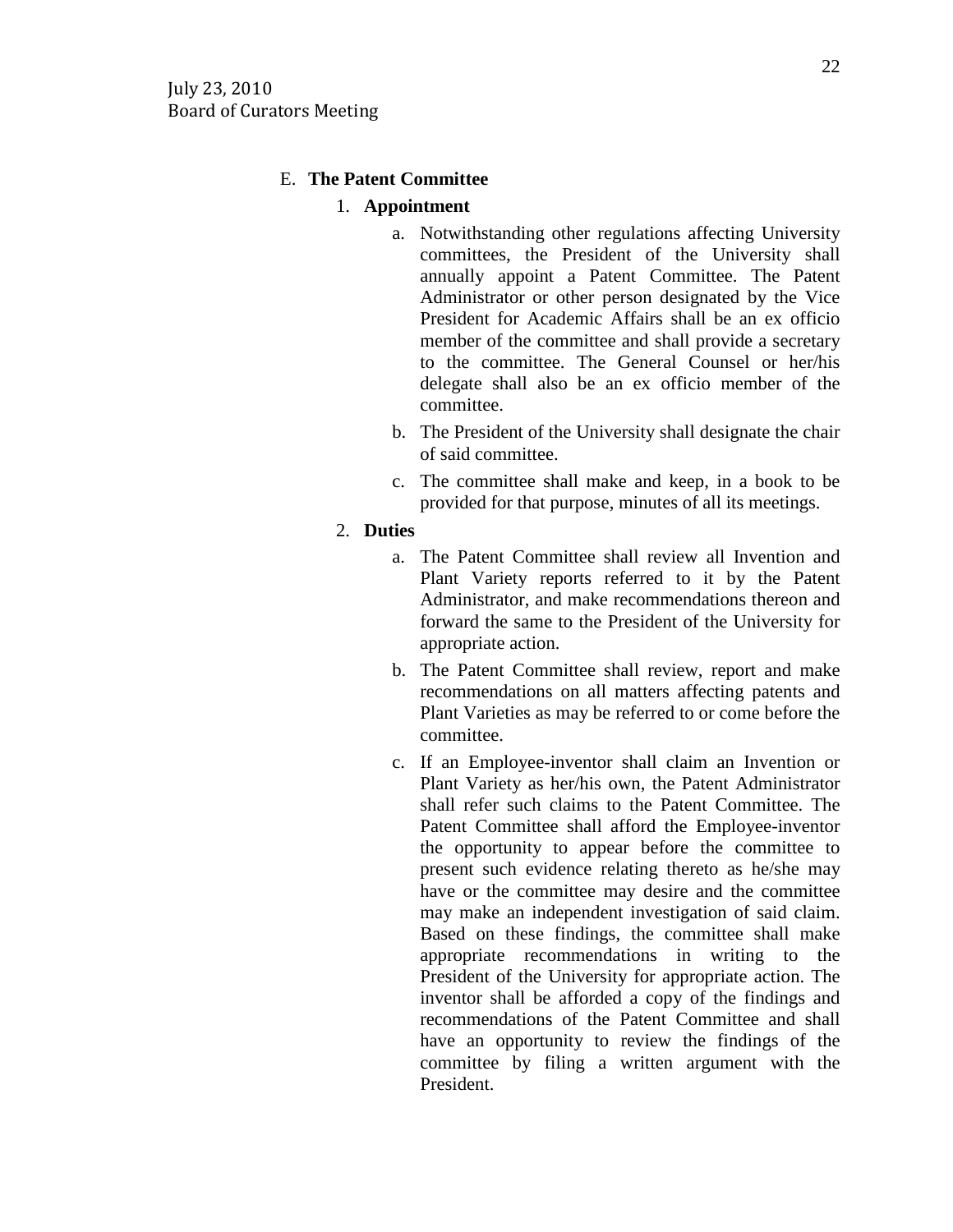- d. Subject to the approval of the President and upon being advised by the Patent Administrator that he/she has been unable to reach agreement with the inventor, the Patent Committee shall seek to reach agreement with the Employee-inventor upon division of the financial returns from the patent.
- e. The Patent Committee may, when circumstances warrant, i.e., when the Invention or Plant Variety was not made in the regular course of the Employee's duties or as a part of her/his ordinary assigned or assumed functions or when the University contribution in terms of equipment or facilities is either non-existent or minimal, recommend additional remuneration to the inventor from royalties received by the University from income realized from patent rights or Certificate of Plant Variety Protection. Such recommendation shall be made to the President for appropriate action.
- f. The Patent Committee will consider such other matters regarding the Employee-inventor's claims, interest or right to patentable findings, as may be referred to it by the Patent Administrator.
- g. The Patent Committee shall give consideration as to whether it will be to the best interest of the University and the inventor to place the matter with an entity organized for marketing of patent rights for development by such entity in accordance with its contract with the Curators of the University of Missouri and its general procedure, or for the University to make application for the patent or Plant Variety Protection in its own name.
- h. In those cases in which the inventor acknowledges all patent or Plant Variety Protection rights are vested in the Curators of the University of Missouri and where the committee has recommended that the same be referred to an entity organized for marketing of patent or Plant Variety Protection rights with which the Curators have approved a continuing contract, the President of the University, upon approving such reports, in her/his discretion may order the same submitted to such entity. It shall be the duty of the Patent Administrator to carry out orders and directions with reference to the patent or Plant Variety Protection,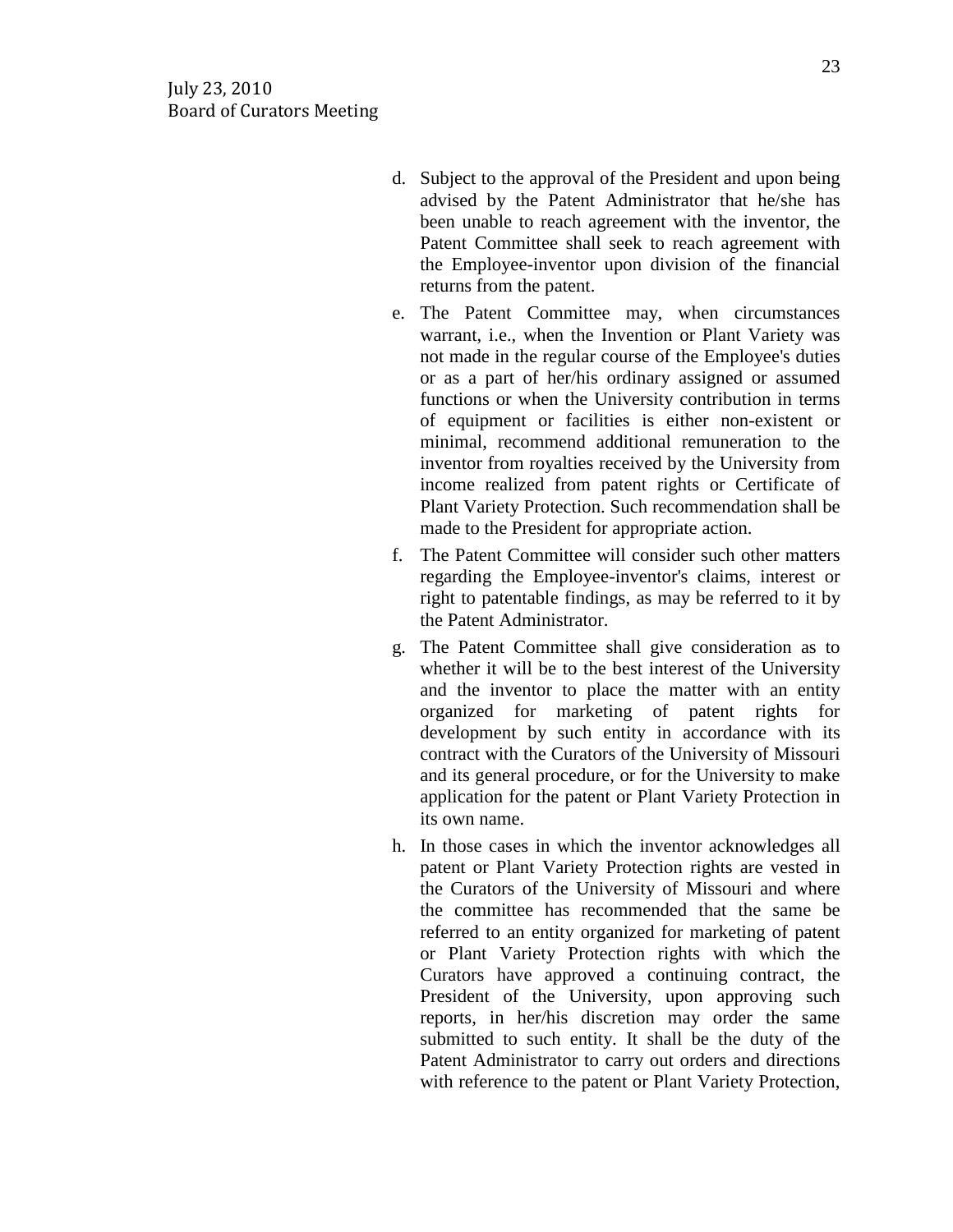and he/she shall see that all necessary steps are taken to protect the interests of the University and of the Employee-inventor.

i. In the event the report of the Invention or Plant Variety is submitted to an entity organization for marketing of patent rights with which the Curators have approved a continuing contract and that entity advises that it is not to the best interests of the University to seek a patent thereon, the President shall within a reasonable time seek other means of obtaining a patent or release the rights of the Invention to the Employee-inventor.

# F. **The Patent Administrator**

- 1. **Appointment** -- The Patent Administrator will be appointed to serve as a member of the staff under the supervision of the Vice President for Academic Affairs.
- 2. **Duties** 
	- a. It shall be the duty of the Patent Administrator to establish a liaison with the faculties of the four campuses of the University to assist the faculty in identifying potentially patentable and commercially viable findings, the filing of reports of such findings, to receive such reports, to advise the faculty regarding steps to be taken to establish record of conception, disclosures, and publication restrictions. The research Coordinators of each campus will assist the Patent Administrator in the fulfillment of these duties on their respective campuses.
	- b. It shall be the duty of the Patent Administrator to review and make recommendations to the President upon all Invention and Plant Variety reports, except as noted in the paragraph below.
	- c. The Patent Administrator shall refer to the Patent Committee all matters concerning the Employeeinventor(s) participation in the financial return from the patents, any conflicting claims to protectable findings, Employee-inventor claims to ownership to patent and Plant Variety rights and such other matters as he/she deems necessary to protect the interests or rights of the Employee-inventor and the University.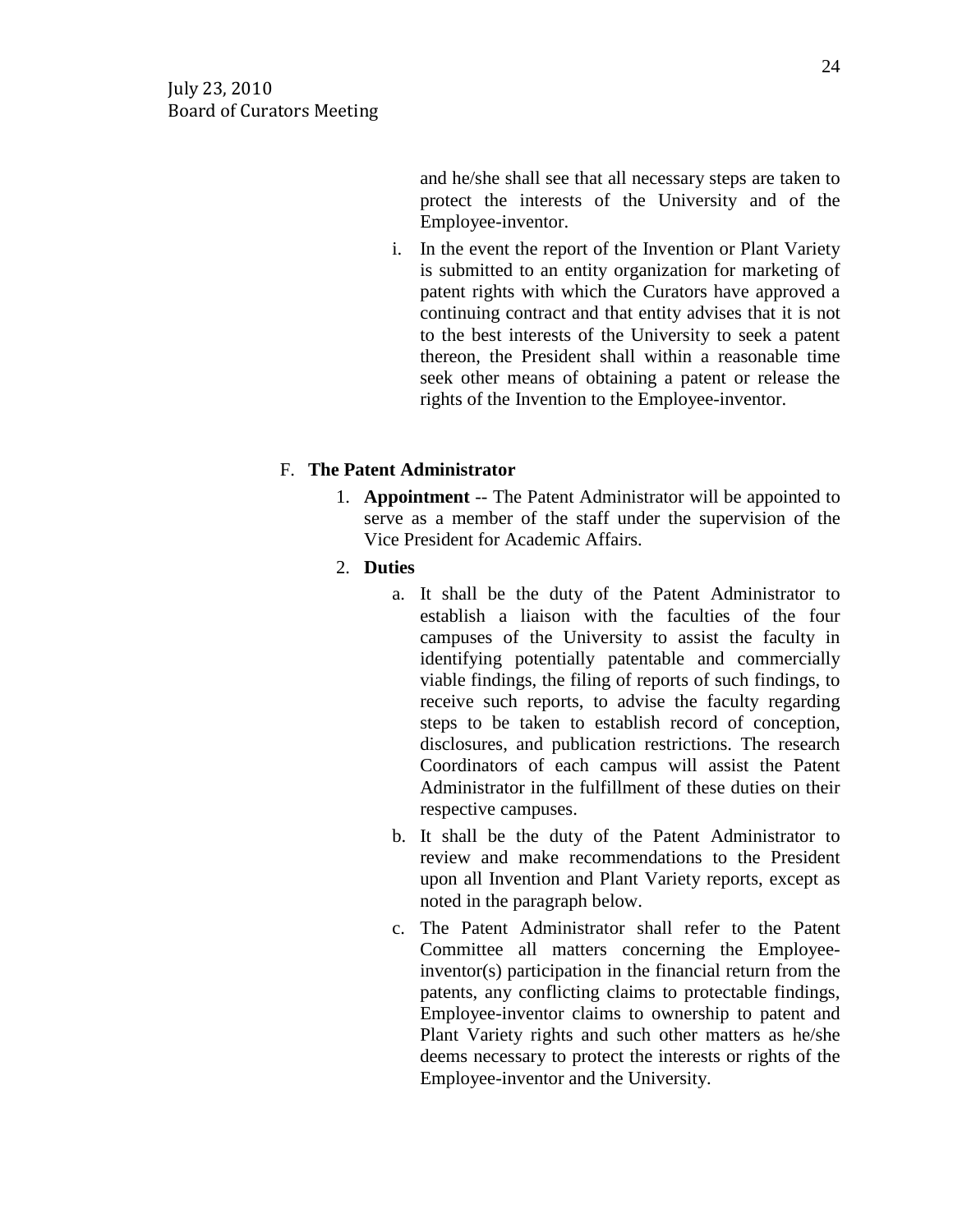- d. Publicity concerning Inventions: In order that the public may obtain the greatest possible benefit from the Inventions in which the University has transferable interest, the Patent Administrator shall see that Inventions assigned to the University shall be publicized to the greatest possible extent. Where patents are obtained by the University, it shall be the duty of the Patent Administrator, upon being advised of the issuance of the patent, to take steps toward listing the patent as available to those who may be interested in securing the use of the patent rights or otherwise marketing the same.
- G. **Notification of Abandonment** -- In the event a decision is reached not to file a patent or Plant Variety Protection application or to abandon a filed application, notice shall be given to the inventor and to the sponsor if the sponsor's contract with the University so provides.
- H. **Use Of Funds Received By University Relating To Inventions, Patents And Plant Varieties** – Whenever the University receives money from any source for the sale, waiver, assignment or licensing of University-owned patents, Inventions, discoveries, or Plant Varieties, the entire amount of such money (except that money received for reimbursement of U.S. Patent and Trademark Office Fees, foreign patent and trademark office fees, external attorneys fees or other external expenses incurred by the University in connection with reexamination of the patent, patent infringement, other defense of the patent or the enforcement or defense of a license agreement, that portion which is for the negotiated indirect cost rate associated with the research project from which the patent, Plant Varieties, Invention, or discovery resulted, and except that portion of money received by the University and paid by the University to the co-owner of a joint invention) shall be divided, distributed and allocated as follows or, in the case of inventions made jointly by University employee(s) and individual(s) employed by the United States Department of Veterans Affairs, with or without compensation, the President of the University has executed a written agreement with the United States Department of Veterans Affairs which provides for different division, distribution and allocation of funds:
	- 1. For Inventions and Discoveries
		- a. Thirty-three and one-third (33 1/3) percent shall go to the inventor.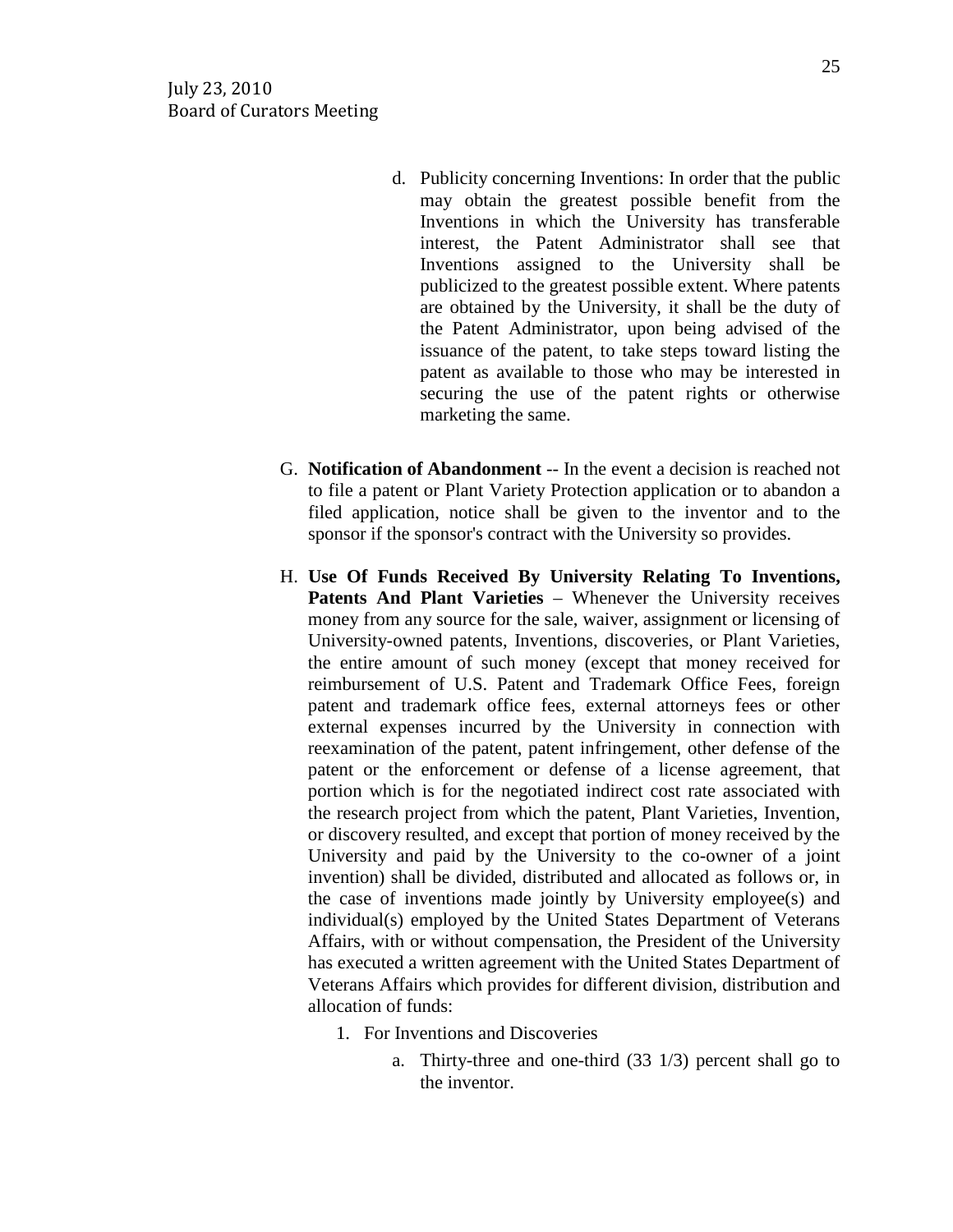b. After reimbursement of the University or research sponsor for reasonable costs of procuring and defending the patent rights and reducing the Invention to practice and payment of the inventor's share, all monies derived by the University shall be allocated as follows: (1) 66.7 percent to the campus from which the patent, Invention or discovery originated, half of which the campus must allocate to the originating department.

(2) 33.3 percent shall go to the University.

- c. Funds allocated to the departments, campuses and the University are restricted to the support of research, development and other scholarly activities.
- 2. For Plant Varieties
	- a. Ten (10) percent shall go to the inventor.
	- b. After reimbursement of the University or research sponsor for reasonable costs of procuring and defending Plant Variety rights and payment of the inventor's share, all monies derived by University shall be allocated as follows:

(1) Ninety-five (95) percent to the breeding program from which the Plant Variety originated.

(2) Five (5) percent to the University.

#### **Footnotes to Patent Regulations**

**Footnote 1** -- The elements of Invention, and their interrelationship may be described generally as follows:

**Conception of the idea** -- This involves complete performance of the mental part of the inventive act. All that remains is to convert the idea into reality by reducing it to practice. Both what is to be accomplished and how it is to be accomplished are necessary. Knowledge of a desirable result alone is not enough; nor is a means for an unknown result. Additional statutory requirements for an Invention to be found patentable, such as novelty and utility, are exceedingly complex concepts and beyond the scope of this summary. Similarly, other patentability bars, such as prior use or disclosure of the Invention more than one year prior to patent application, are not presented due to complexity of the matters involved.

**Reduction to Practice** -- This involves creating either actual or constructive proof that the idea actually works, can exist, or the like. Purely actual reduction to practice is creating a physical embodiment of the idea, although complete perfection is not required. Purely constructive reduction to practice results when a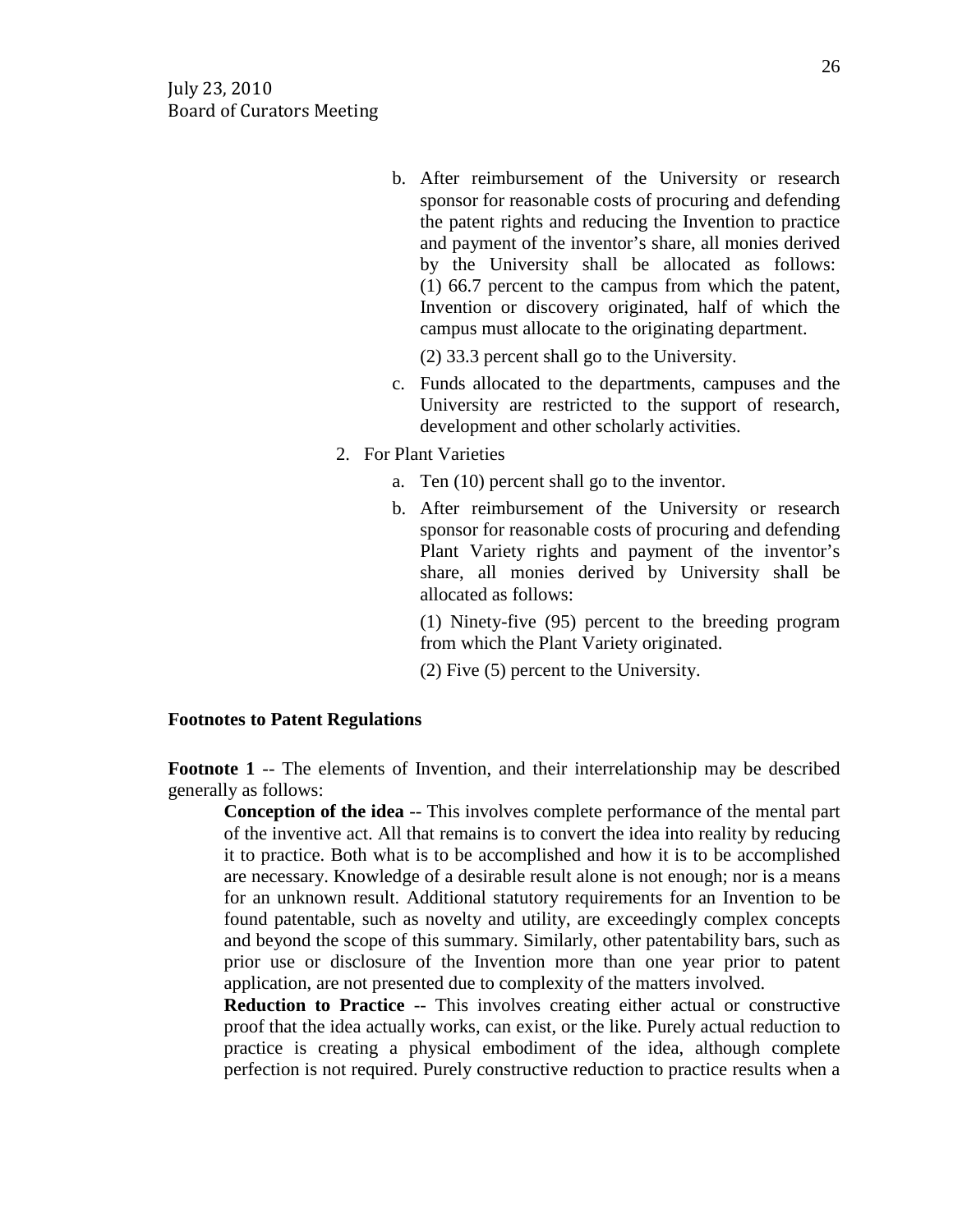patent application covering the completed concept is accepted by the patent office. The theory is that an acceptable filing is both conclusive proof of practicality and a sufficient disclosure of the concept in the application papers that one with ordinary skills in the arts involved would be able to practice the Invention. Most often, sufficient reduction to practice is neither purely actual nor purely constructive.

**Interrelation between Mental and Physical Elements** -- As between inventors with essentially the same idea, the date of conception controls priority for the right to a patent; provided that he/she who first conceived the idea used reasonable diligence in perfecting and reducing her/his conception to practice. However, if the inventor who first conceived the idea is the second to reduce it to practice, he/she bears a heavy burden to prove her/his priority. The uncorroborated testimony of the inventor on either element is insufficient alone. Therefore, sufficient records to prove both the earliest possible date of conception and diligence in assuring the concept is workable are essential. Accordingly, any project work or research out of which Invention rights may arise should be documented by contemporaneous maintenance of a laboratory notebook-diary in which periodic entries are made describing the work accomplished. Each entry should be dated and signed by the persons actually doing the work recited. The notebook-diary also should be read and signed periodically as "witnessed" by one or more associates of the inventor who are not engaged in the work but who are capable of understanding the descriptions recited and can testify as to their understanding of the concepts therein disclosed at the time of their signatures. Such a witnessed record may be vital in obtaining or defending the rights of the inventor and of the University should others assert prior Invention. The next best evidence would be a timely, complete, and accurate Invention report in accordance with these Patent Regulations.

**Footnote 2** -- Disclosure of Invention form (UMUW 16B and 16C) is available from the Graduate Deans' and Research Coordinators' offices on each campus.

**Footnote 3** -- The elements of Plant Variety Protection may be described generally as protection available for self-pollinating seeds and plants. Such seeds or plants cannot have been offered for sale or sold for a period of more than one year prior to filing an application under the Plant Variety Protection Act. Disclosure of Plant Variety form (UMUW 16D) is available from the Graduate Dean's and Research Coordinator's offices on each campus.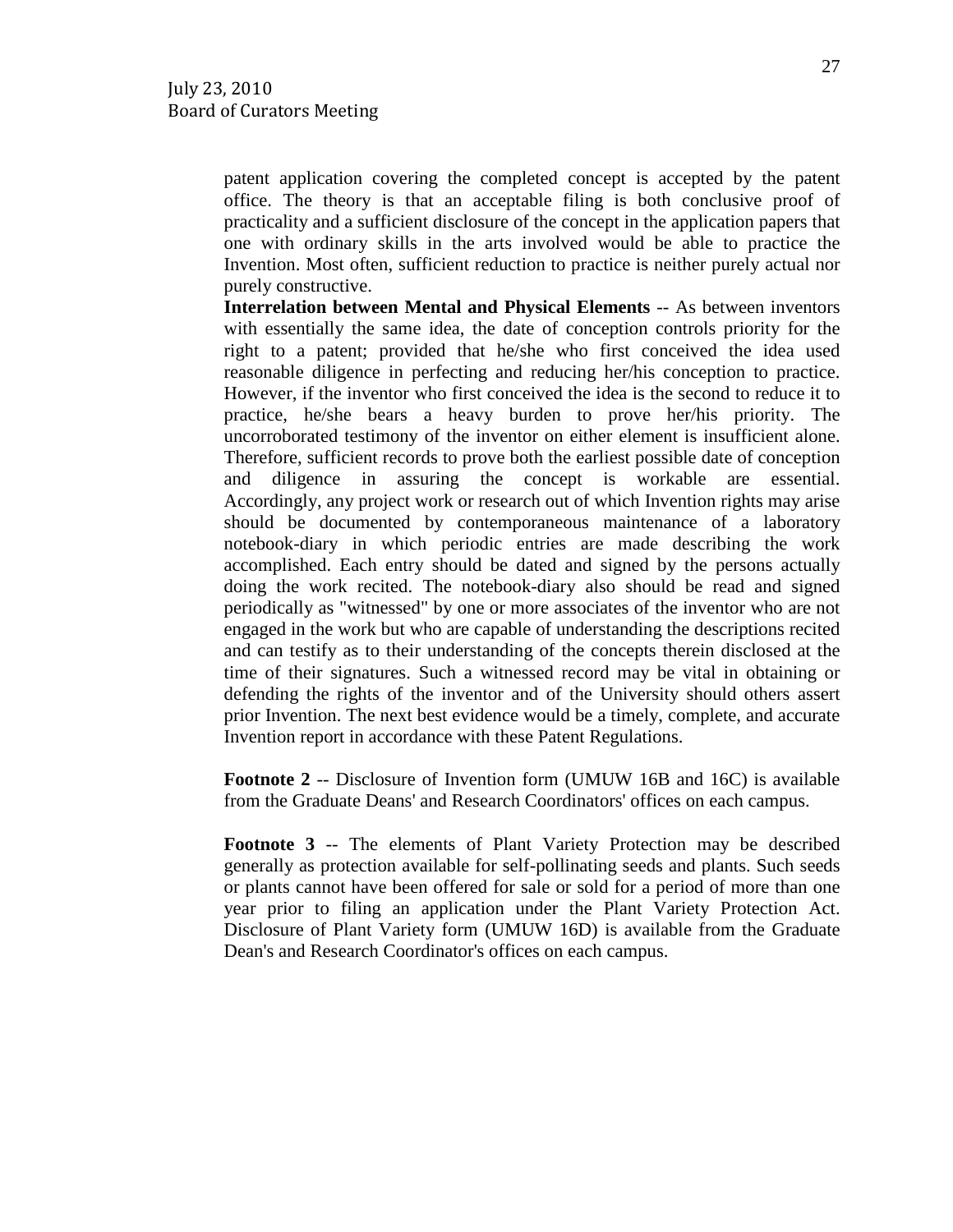# 8. Spinal Cord Injuries and Congenital or Acquired Disease Processes Research Program Board Members, UM

Justin M. Brown, M.D., shall be approved as a new member of the Spinal Cord Injuries and Congenital or Acquired Disease Processes Research Program Advisory Board for a term to begin immediately.

## 9. Amendment to Collected Rules and Regulations 340.040 Holidays, UM

The Collected Rules and Regulations 340.040 Holidays shall be amended with the following changes to clarify existing language, with one substantive policy change. With this revision, units/departments that operate 24 hours a day and/or 7 days a week may elect to observe the holiday on the actual day of the holiday instead of the official University holiday.

**Collected Rules and Regulations 340.040 Holidays** Amend. Bd. Min. 7-23-2010

Bd. Min. 6-28-68; Amended Bd. Min. 11-19-71; Amended Bd. Min. 3-23-73; Amended Bd. Min. 9-20-74; Amended Bd. Min. 4-25-75; Amended Bd. Min. 9-9- 77; Amended 9-7-79; Amended 11-13-81; Amended 7-30-82, effective 9-1-82; Bd. Min. 12-12-69; Amended Bd. Min. 11-13-81; Bd. Min. 7-15-86; Bd. Min. 1- 25-90; Amended 9-26-97; Amended 7-19-02; Amended 10-23-09, Amended 07- 23-10.

- A. **Observance of Holidays** -- The following days have been designated as official University holidays:
	- New Year's Day
	- Martin Luther King, Jr., Day
	- Memorial Day
	- Independence Day
	- Labor Day
	- Thanksgiving Day and the Friday following
	- Christmas Day
	- And other days as may be designated by the President

Holidays are considered to extend over a 24-hour period. When a holiday falls on Saturday, the preceding Friday is observed. When a holiday falls on Sunday, the following Monday is observed. Notwithstanding the foregoing observations for holidays falling on the weekend, units/departments that operate 24 hours a day and/or 7 days a week may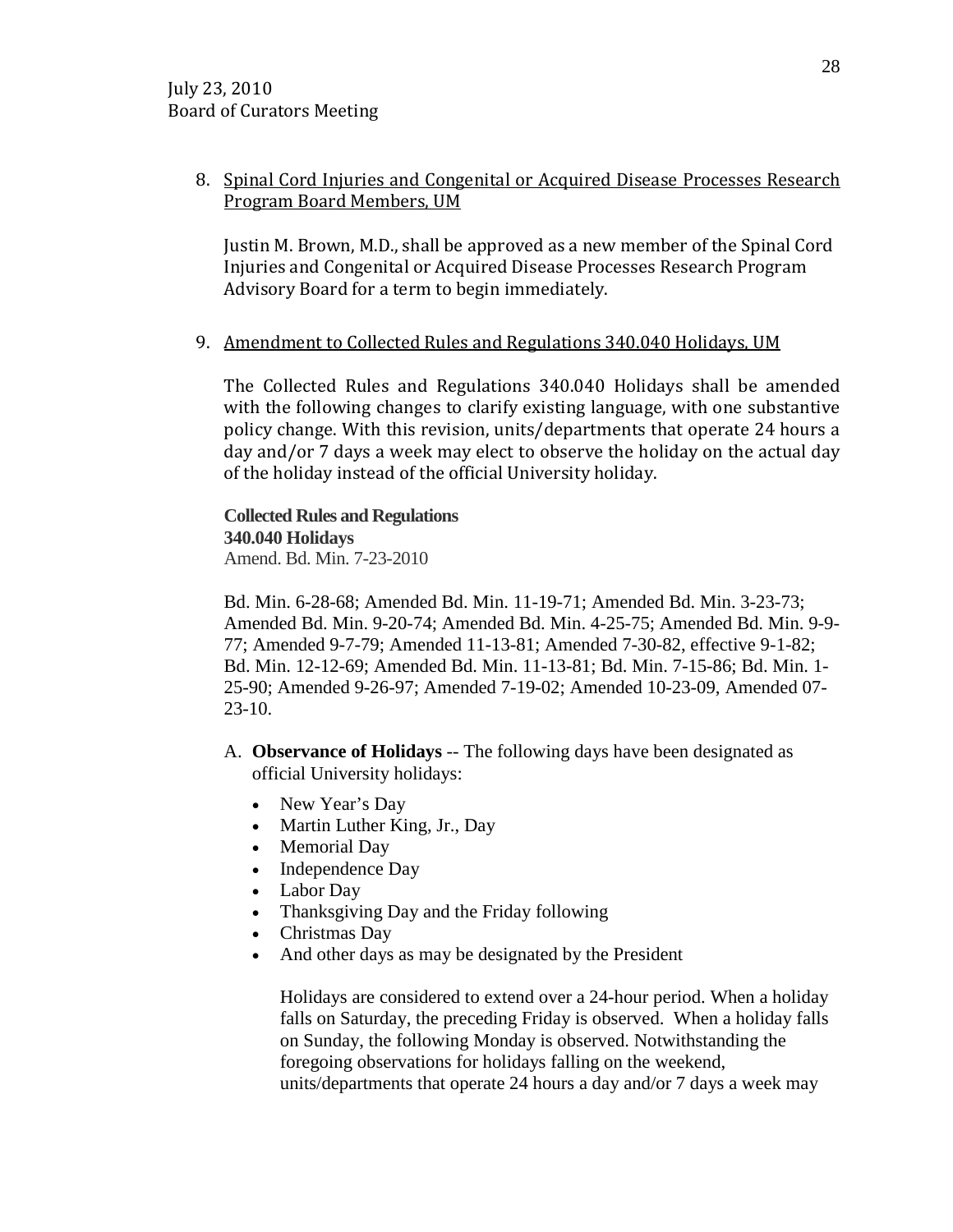choose to observe the holiday on the actual day of the holiday. The holiday schedule for these 24/7 operations will be determined by the unit/department. Employees required to work on the day the holiday is observed in their unit/department and entitled to receive premium pay, as described in Section 340.040C below, will receive holiday pay and premium pay only on the day the holiday is observed in their unit/department.

- B. **Eligibility –** Regular employees entitled to receive pay up to a maximum of eight (8) hours for official University holidays include all full-time Administrative, Service & Support employees, whether or not they are scheduled to work on the holiday, with 99 % to 75% FTE employees to receive holiday pay on a prorata basis.
- C. **Required Work on a Holiday --** All nonexempt regular employees required to work on a holiday will receive 1-1/2 times their straight-time wage rate for the hours worked (premium pay) in addition to their holiday pay.
- D. **Special Religious Holidays** -- The observance of special religious holidays may be permitted by the employee's supervisor. In such cases, time off is charged to accumulated vacation leave, personal days, compensatory time or leave without pay.

Roll call vote of Consent Agenda:

Curator Bradley voted yes. Curator Carnahan voted yes. Curator Downing voted yes. Curator Erdman voted yes. Curator Fraser voted yes. Curator Goode voted yes. Curator Haggard voted yes. Curator Russell voted yes. Curator Wasinger voted yes.

The motion carried.

# **Compensation and Human Resources**

## Information

1. Update on Retirement Plan Review Project by Vice President Rodriquez (slides on file).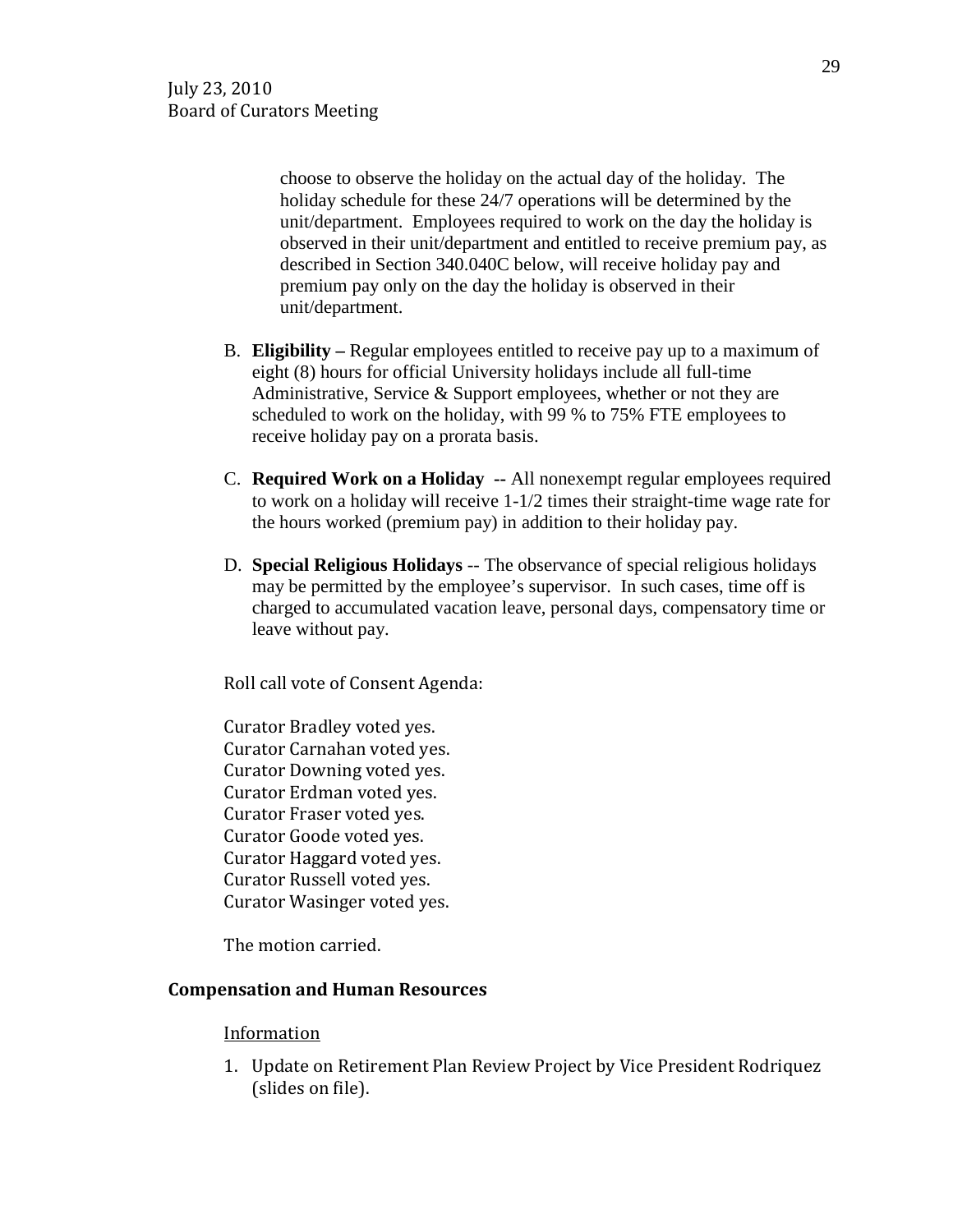#### **Finance**

Schematic Design, University Hospital and Clinics  $6<sup>th</sup>$  and  $7<sup>th</sup>$  floor, UMHC – presented by Vice President Krawitz (schematic design on file)

It was recommended by Chancellor Deaton, endorsed by President Forsee,

recommended by the Finance Committee, moved by Curator Russell and seconded

by Curator Downing, that the following action be approved:

the schematic design prepared by HMN Architects, Inc., Kansas City, Missouri, for the University Hospital and Clinics 6th and 7th Floor Renovation at University of Missouri Healthcare shall be approved.

Funding UMHC Capital Improvements from Hospital Revenue \$15,610,000.

Roll call vote:

Curator Bradley voted yes. Curator Carnahan voted yes. Curator Downing voted yes. Curator Erdman voted yes. Curator Fraser voted yes. Curator Goode voted yes. Curator Haggard voted yes. Curator Russell voted yes. Curator Wasinger voted yes.

The motion carried.

## Debt Financing Approval, Thomas Jefferson Hall Phase III Renovation, Missouri S&T – presented by Vice President Krawitz

It was recommended by Chancellor Carney, endorsed by President Forsee,

recommended by the Finance Committee, moved by Curator Carnahan and

seconded by Curator Russell, that the following action be approved: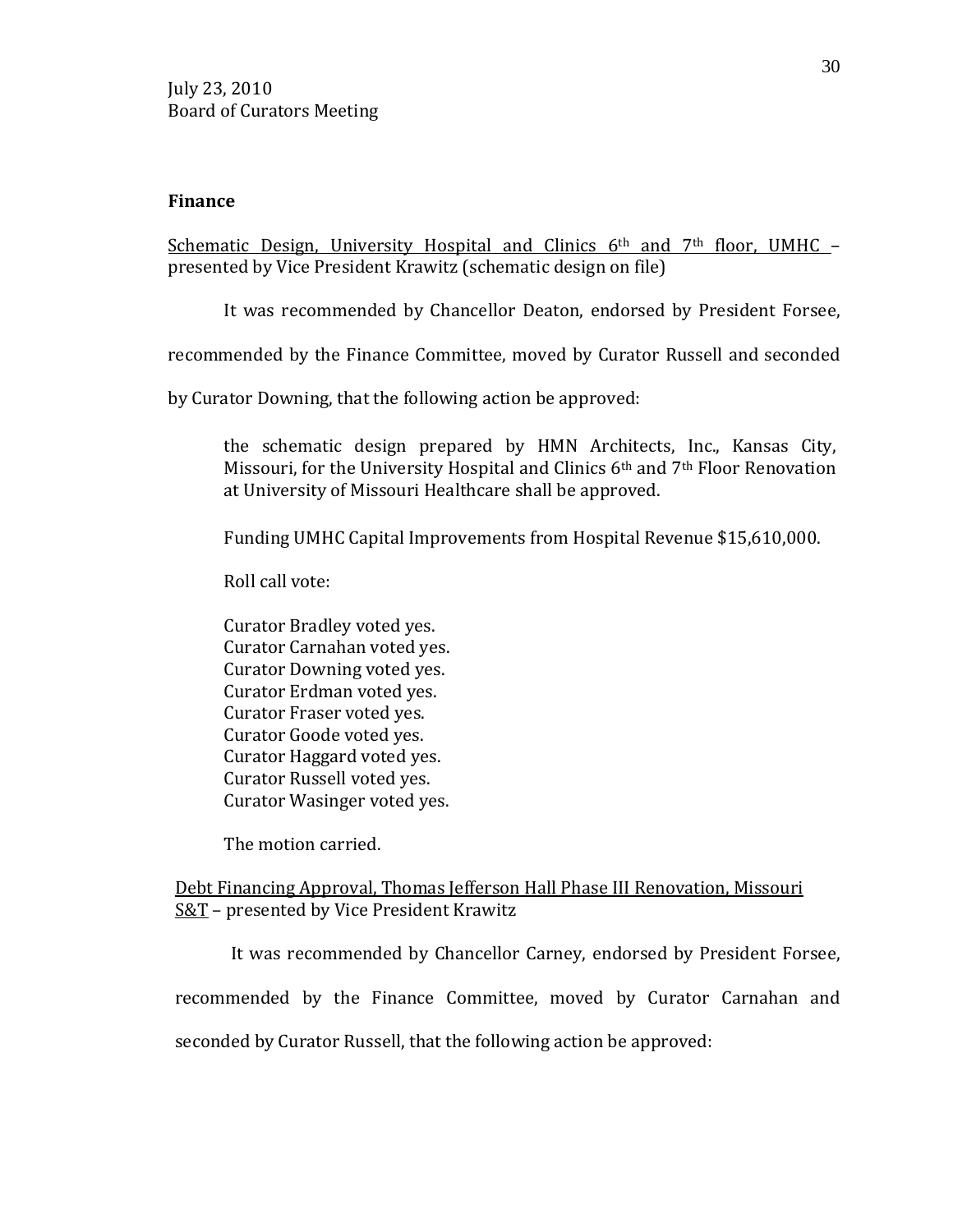Debt Financing approval of the total project cost of \$7,144,730 for the Thomas Jefferson Hall Phase III Renovation for Missouri University of Science and Technology shall be approved.

Roll call vote:

Curator Bradley voted yes. Curator Carnahan voted yes. Curator Downing voted yes. Curator Erdman voted yes. Curator Fraser voted yes. Curator Goode voted yes. Curator Haggard voted yes. Curator Russell voted yes. Curator Wasinger voted yes.

The motion carried.

Fiscal Year 2012 State Capital Appropriations Request, UM – presented by Vice President Krawitz (slides on file)

It was recommended by Chancellor Deaton, Chancellor Morton, Chancellor

Carney and Chancellor George, endorsed by President Forsee, recommended by the

Finance Committee, moved by Curator Carnahan and seconded by Curator Fraser,

that the following action be approved:

the President shall be authorized to submit to the appropriate state offices the University of Missouri Fiscal Year 2012 State Capital Appropriations Request, as on file with the minutes of this meeting.

Roll call vote:

Curator Bradley voted yes. Curator Carnahan voted yes. Curator Downing voted yes. Curator Erdman voted yes. Curator Fraser voted yes. Curator Goode voted yes.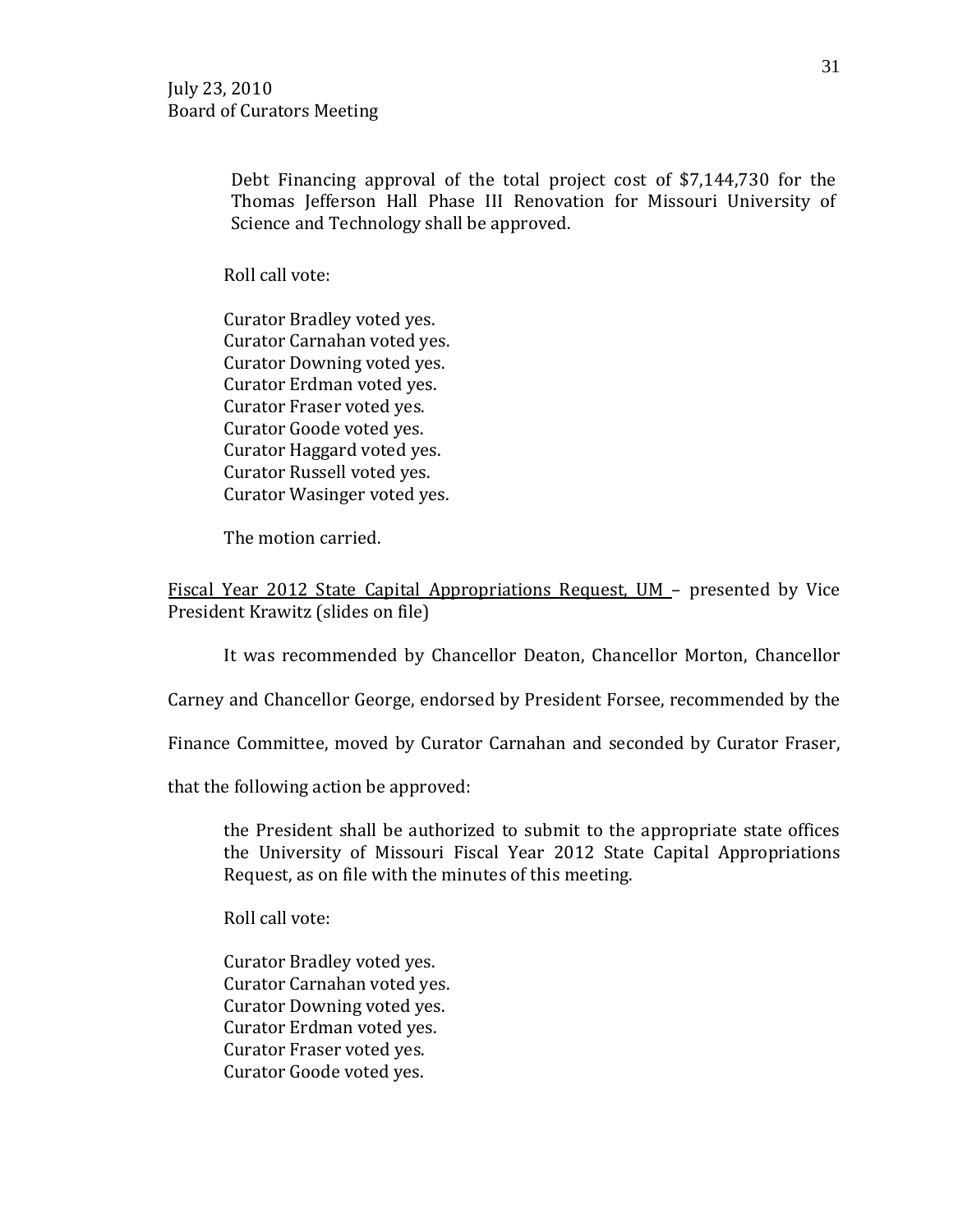Curator Haggard voted yes. Curator Russell voted yes. Curator Wasinger voted yes.

The motion carried.

## Fiscal Year 2012 State Appropriations Request for Operations, UM - presented by Vice President Krawitz (slides on file)

It was recommended by Vice President Krawitz, endorsed by President

Forsee, recommended by the Finance Committee, moved by Curator Russell and

seconded by Curator Carnahan, that the following recommendation be approved:

the President shall be authorized to file a request for state appropriations for operations of the University of Missouri's various programs in FY2012 to include the FY2011 recurring appropriations for operations of \$427.9 million and recurring for health care and other curator programs of \$30.3 million plus the following:

- (1) An increase to the core budget of \$42.5 million or 9.9% for core operating support for annual merit increase in compensation plus increases in benefits, technology, infrastructure and ongoing costs. Also provides necessary investment in faculty and staff for critical market adjustments, professional development and support.
- (2) A cost to continue increase of \$25.1 million or 5.9% including the following four components:
	- a. An increase of \$10.8 million for competitive compensation for faculty.
	- b. An increase of \$1.9 million for St. Louis Equity adjustment.
	- c. An increase of \$10.4 million to support enrollment growth.
	- d. An increase of \$2.0 million to sustain the joint UMKC/MSU Pharmacy program.
- (3) An increase of \$29.4 million from the state to increase total ongoing maintenance and repair expenditures to 1.5% of the physical plant replacement value.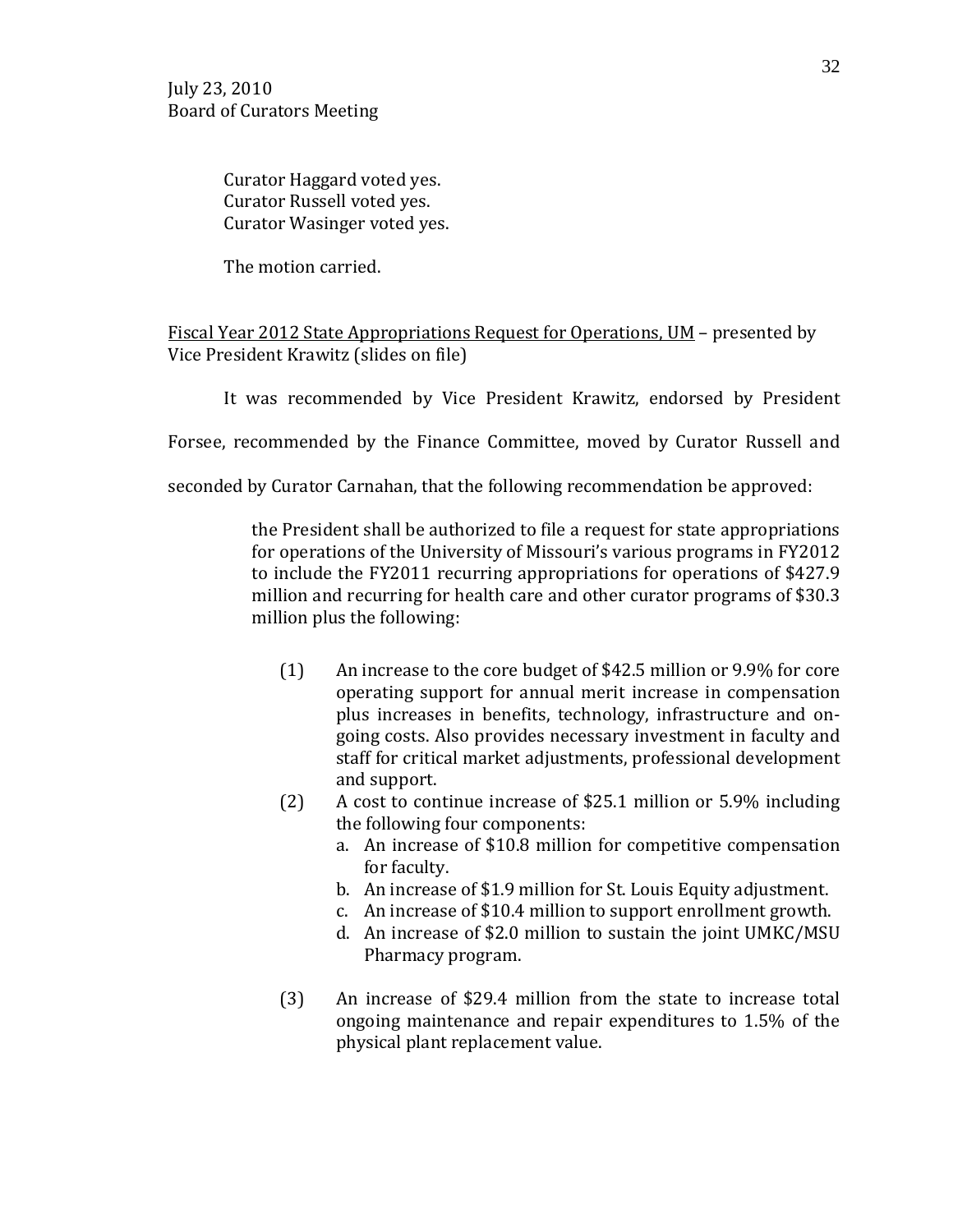- (4) An increase in state appropriations for University of Missouri Health Care of \$7.0 million or 4.2% plus restoration of the base appropriation to the FY2009 level. These increases are necessary to maintain quality and service levels.
- (5) An increase in state appropriations of approximately \$2 million comprised of a 4.2% increase for the Other Curator programs of approximately \$0.2 million plus \$1.8 million to restore the base appropriation to the FY2009 level. These increases are necessary for them to sustain quality and service levels.
- (6) Alzheimer's Research Program funds for FY2012 in the amount stipulated by law, which is estimated at approximately \$420,000.
- (7) Spinal Cord Injury Funds for FY2012 for research of spinal cord injuries of \$625,000.
- (8) State Seminary funding totaling approximately \$4.3 million in interest income and reinvestment of maturing principal.

Roll call vote:

Curator Bradley voted yes. Curator Carnahan voted yes. Curator Downing voted yes. Curator Erdman voted yes. Curator Fraser voted yes. Curator Goode voted yes. Curator Haggard voted yes. Curator Russell voted yes. Curator Wasinger voted yes.

The motion carried.

# **General Business**

A draft agenda for the September 2010 Board of Curators meeting was included for the board's information.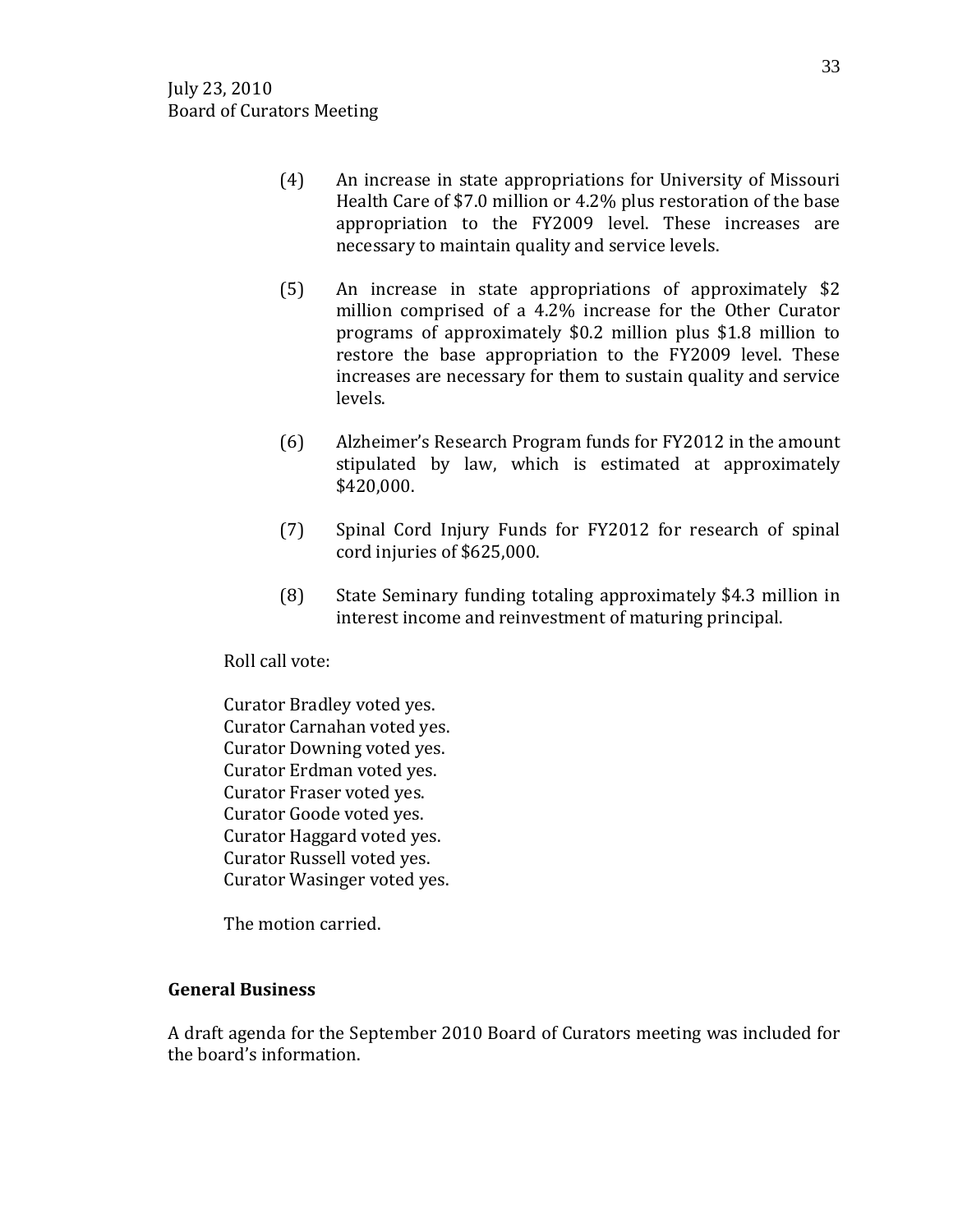It was moved by Curator Carnahan and seconded by Curator Russell, that

there shall be an executive session with a closed record and closed vote of the Board

of Curators meeting, on Friday, July 23, 2010 for consideration of:

- **Section 610.021(1), RSMo**, relating to matters identified in that provision, which include legal actions, causes of action or litigation, and confidential or privileged communications with counsel; and
- **Section 610.021(2), RSMo**, relating to matters identified in that provision, which include leasing, purchase, or sale of real estate; and
- **Section 610.021(3), RSMo**, relating to matters identified in that provision, which include hiring, firing, disciplining, or promoting of particular employees; and
- **Section 610.021(12), RSMo**, relating to matters identified in that provision, which include sealed bids and related documents and sealed proposals and related documents or documents related to a negotiated contract; and
- **Section 610.021(13), RSMo**, relating to matters identified in that provision, which include individually identifiable personnel records, performance ratings, or records pertaining to employees or applicants for employment.

Roll call vote:

Curator Bradley voted yes. Curator Carnahan voted yes. Curator Downing voted yes. Curator Erdman voted yes. Curator Fraser voted yes. Curator Goode voted yes. Curator Haggard voted yes. Curator Russell voted yes. Curator Wasinger voted yes.

The motion carried.

The open session TelePresence/VideoConference and teleconference call was disconnected and a second call was initiated for the executive session of the Board of Curators meeting.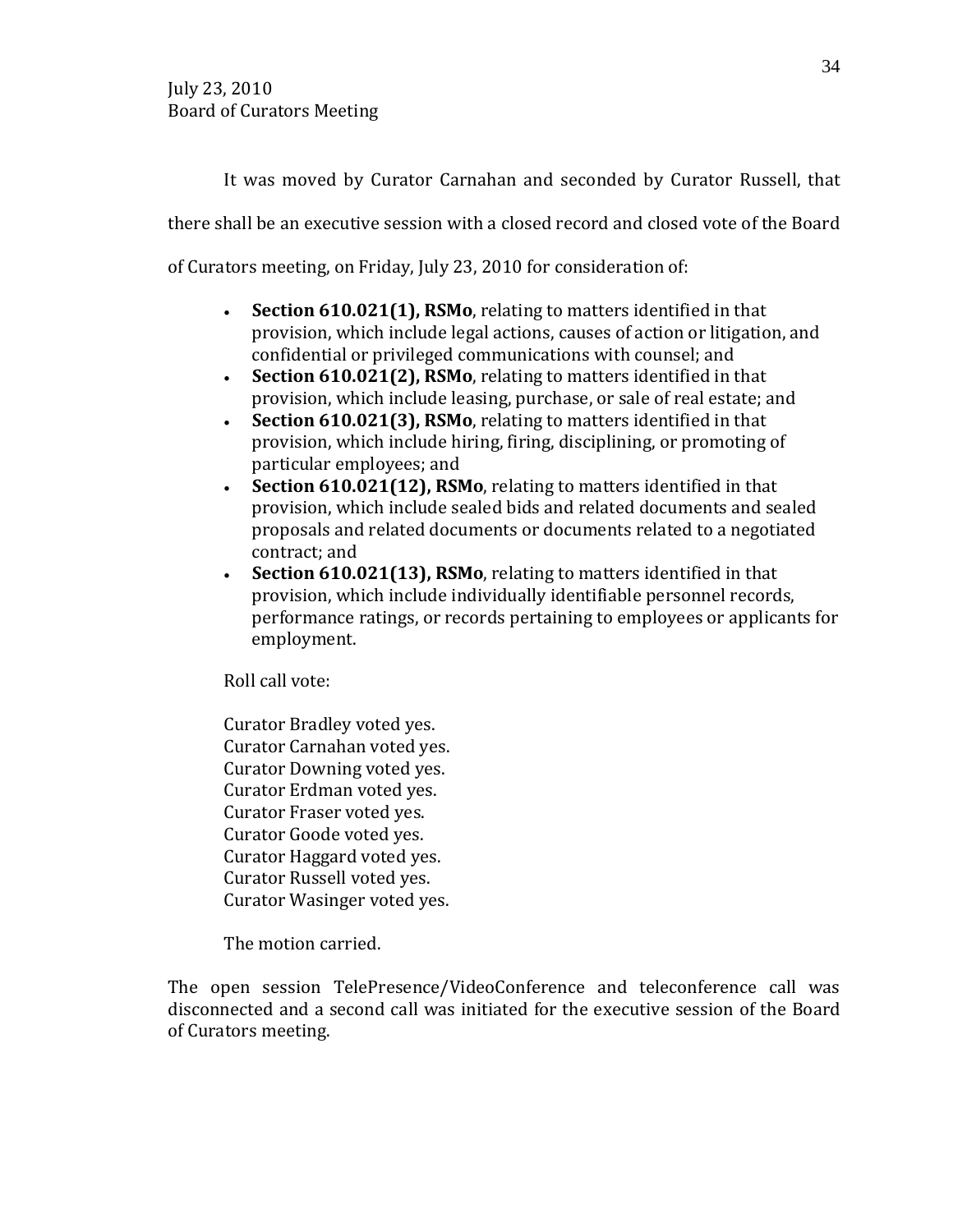## **BOARD OF CURATORS MEETING – EXECUTIVE SESSION**

A meeting of the University of Missouri Board of Curators was convened in executive session at 9:55 A.M., on Friday, July 23, 2010 via executive session at 9:55 A.M., on Friday, July 23, 2010 via TelePresence/VideoConference originating in Ellis Library TelePresence Center, on the University of Missouri-Columbia campus, and at remote locations via conference telephone pursuant to public notice given of said meeting. Curator Judith Haggard, Chairwoman of the Board of Curators, presided over the meeting.

Present

The Honorable David R. Bradley The Honorable John M. Carnahan III The Honorable Warren K. Erdman The Honorable Buford M. (Bo) Fraser The Honorable Wayne Goode The Honorable Judith G. Haggard The Honorable Doug Russell The Honorable David G. Wasinger Student Representative Laura A. Confer

The Honorable Don M. Downing was absent from the meeting.

Also Present

Mr. Gary D. Forsee, President, University of Missouri System Mr. Stephen J. Owens, General Counsel Dr. Steven Graham, Senior Associate Vice President Academic Affairs Ms. Cindy S. Harmon, Secretary of the Board of Curators

Curators' Professorship: Professor Fred Hawthorne, MU – presented by Senior Associate Vice President Graham

It was recommended by Chancellor Deaton, endorsed by President Forsee,

recommended by the Academic, Student and External Affairs Committee, moved by

Curator Fraser and seconded by Curator Erdman, that the following action be

approved:

that upon the recommendation of Chancellor Deaton, the Provost and the Dean of the School of Medicine, Professor M. Frederick Hawthorne shall be named to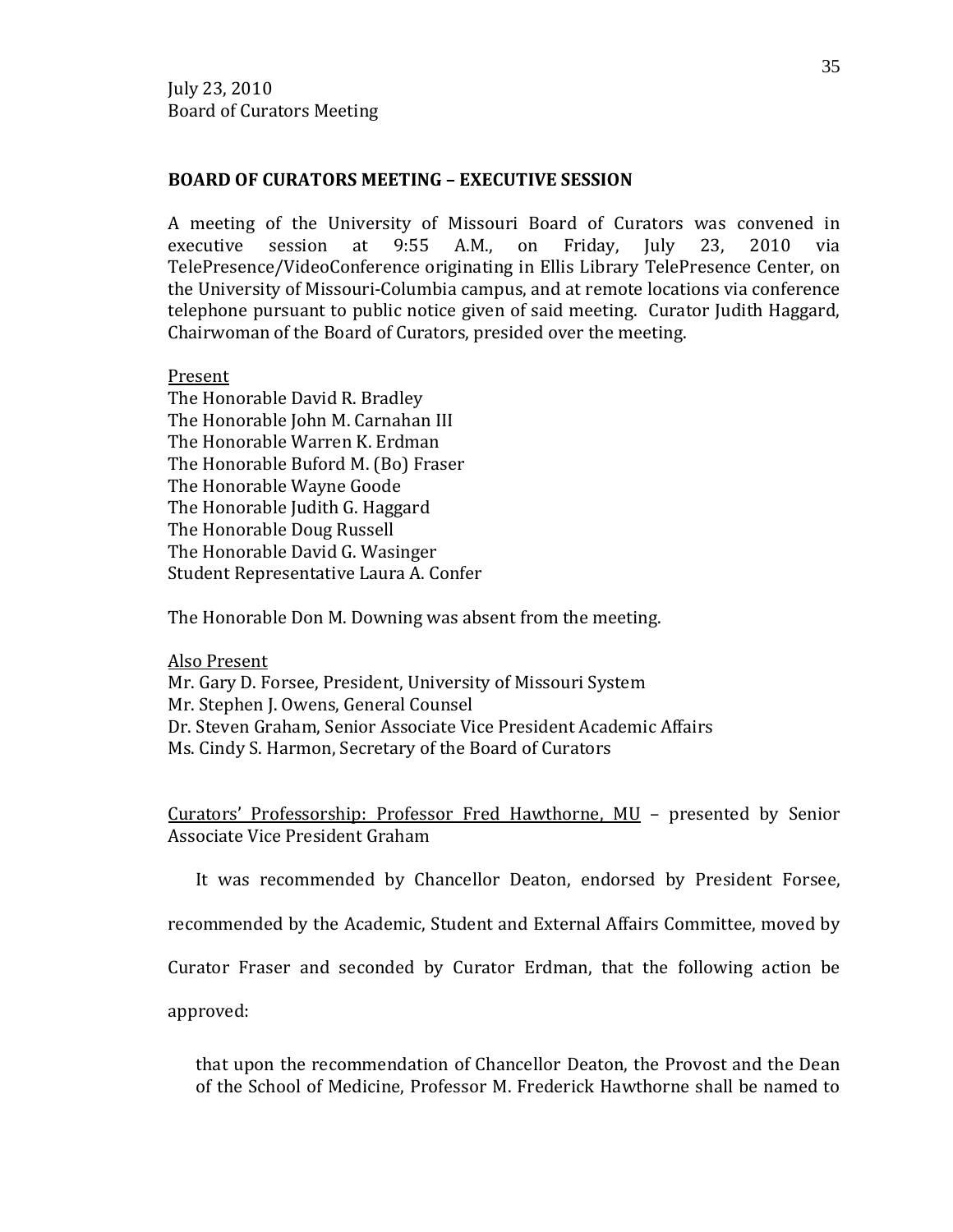the position University of Missouri Curators' Professor, effective September 1, 2010. Professor Hawthorne will receive a \$10,000 annual stipend as long as he holds this position. \$5,000 will go to increased compensation (salary and benefits less applicable taxes) with the remaining \$5,000 available for professional expenses associated with his teaching, research, or creative activities. In accordance with Collected Rules and Regulations, 320.070, this appointment is for a period of five years which may be renewed at the discretion of the Chancellor.

(The complete nomination materials are on file in the Office of Academic Affairs.)

Roll call vote:

Curator Bradley voted yes. Curator Carnahan voted yes. Curator Downing was absent. Curator Erdman voted yes. Curator Fraser voted yes. Curator Goode voted yes. Curator Haggard voted yes. Curator Russell voted yes. Curator Wasinger voted yes.

The motion carried.

Curators' Professorship: Professor Marilyn Rantz, MU – presented by Senior Associate Vice President Graham

It was recommended by Chancellor Deaton, endorsed by President Forsee,

recommended by the Academic, Student and External Affairs Committee, moved by

Curator Fraser and seconded by Curator Erdman, that the following action be

approved:

that the recommendation of Chancellor Deaton, the Provost and the Dean of the School of Nursing, Professor Marilyn Rantz shall be named to the position University of Missouri Curators' Professor, effective September 1, 2010. Professor Rantz will receive a \$10,000 annual stipend as long as she holds this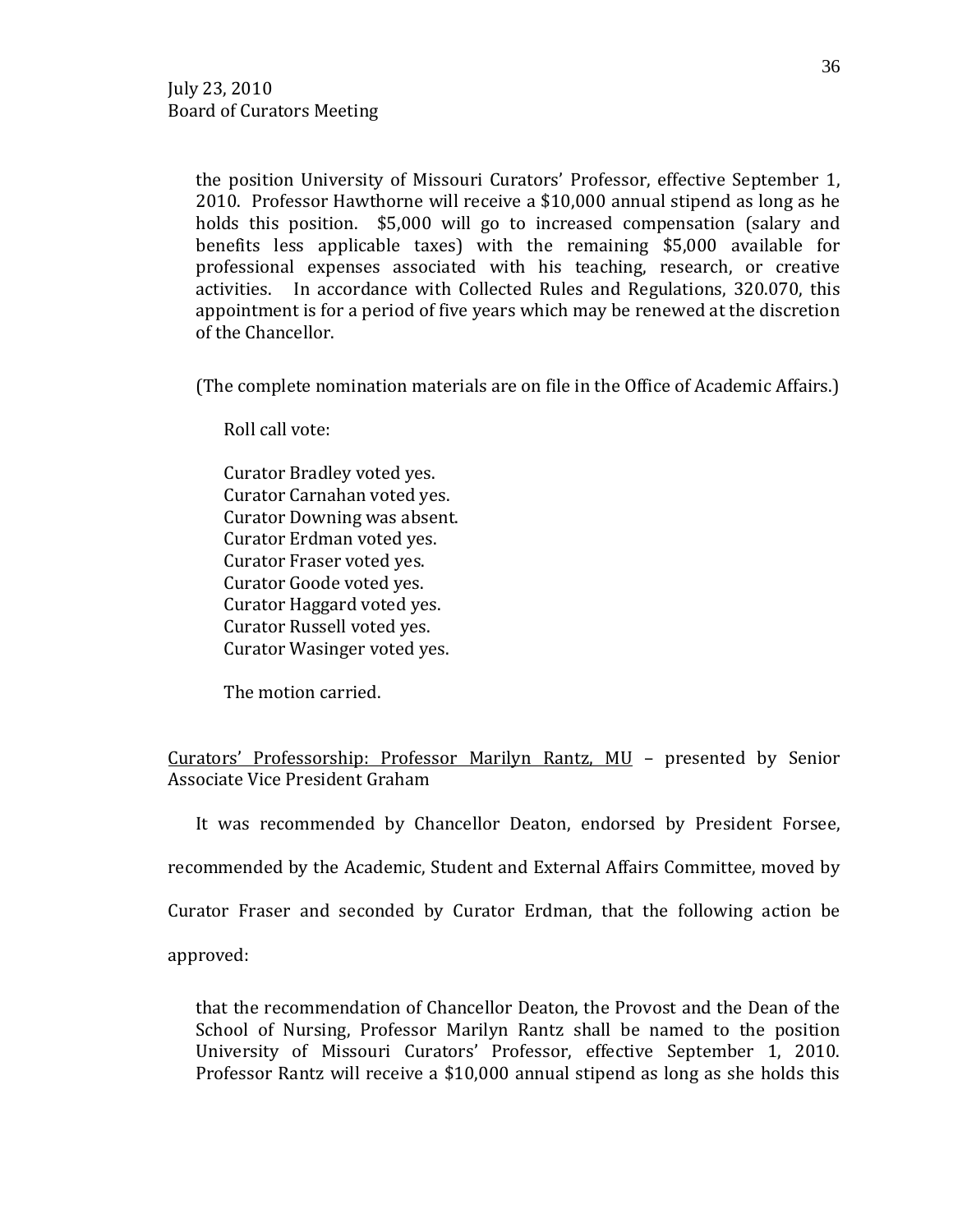position. \$5,000 will go to increased compensation (salary and benefits less applicable taxes) with the remaining \$5,000 available for professional expenses associated with her teaching, research, or creative activities. In accordance with Collected Rules and Regulations, 320.070, this appointment is for a period of five years which may be renewed at the discretion of the Chancellor.

(The complete nomination materials are on file with the Office of Academic Affairs.)

Roll call vote:

Curator Bradley voted yes. Curator Carnahan voted yes. Curator Downing was absent. Curator Erdman voted yes. Curator Fraser voted yes. Curator Goode voted yes. Curator Haggard voted yes. Curator Russell voted yes. Curator Wasinger voted yes.

The motion carried.

Dr. Graham excused himself from the meeting.

University President's Report – presented by President Forsee

General Counsel's Report – presented by General Counsel Owens

It was moved by Curator Carnahan and seconded by Curator Bradley, that the

meeting of the Board of Curators July 23, 2010, shall be adjourned.

Roll call vote:

Curator Bradley voted yes. Curator Carnahan voted yes. Curator Downing was absent. Curator Erdman voted yes. Curator Fraser voted yes. Curator Goode voted yes.